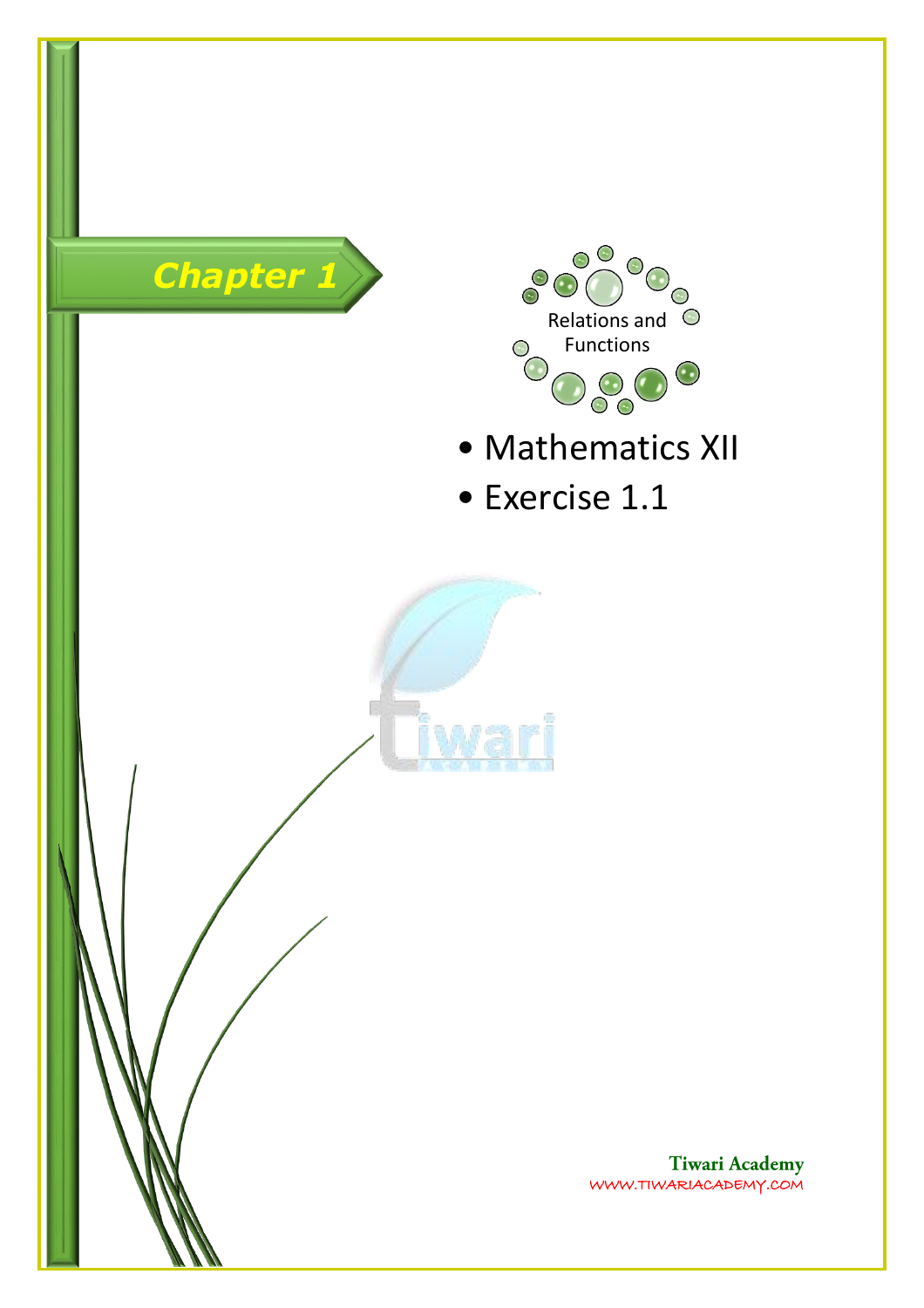#### **([www.tiwariacademy.com](http://www.tiwariacademy.com/))**

#### (Chapter – 1) (Relations and Functions) **(Class – XII)**

## **Exercise 1.1**

#### **Question 1:**

[Determine whether each of the following relations are reflexive, symmetric and](http://www.tiwariacademy.com/)  [transitive:](http://www.tiwariacademy.com/) 

**(i)** Relation R in the set  $A = \{1, 2, 3, \ldots, 13, 14\}$  defined as

 $R = \{(x, y): 3x - y = 0\}$ 

**(ii)** Relation R in the set **N** [of natural numbers defined as](http://www.tiwariacademy.com/) 

 $R = \{(x, y): y = x + 5 \text{ and } x < 4\}$ 

**(iii)** Relation R in the set  $A = \{1, 2, 3, 4, 5, 6\}$  as

 $R = \{(x, y): y \text{ is divisible by } x\}$ 

**(iv)** Relation R in the set **Z** of all integers defined as

 $R = \{(x, y): x - y \text{ is as integer}\}\$ 

**(v)** Relation R in the set *A* of human beings in a town at a particular time given by

- (a)  $R = \{(x, y): x \text{ and } y \text{ work at the same place}\}\$
- **(b)**  $R = \{(x, y): x \text{ and } y \text{ live in the same locality}\}\$
- (c)  $R = \{(x, y): x \text{ is exactly } 7 \text{ cm taller than } y\}$

(**d**)  $R = \{(x, y): x \text{ is wife of } y\}$  $R = \{(x, y): x \text{ is wife of } y\}$  $R = \{(x, y): x \text{ is wife of } y\}$ 

(e)  $R = \{(x, y): x \text{ is father of } y\}$  $R = \{(x, y): x \text{ is father of } y\}$  $R = \{(x, y): x \text{ is father of } y\}$ 

## **Answer 1:**

 $(i)$   $A = \{1, 2, 3 \dots 13, 14\}$  $R = \{(x, y): 3x - y = 0\}$  $\therefore$  [R = {\(1, 3\), \(2, 6\), \(3, 9\), \(4,](http://www.tiwariacademy.com/) 12)}

R is not reflexive since  $(1, 1), (2, 2)$  ...  $(14, 14) \notin R$ .

Also, R is not symmetric as  $(1, 3)$  ∈ R, but  $(3, 1) \notin R$ . [3(3) – 1 ≠ 0]

www.tiwariacademy.com *A Free web support in Education*

1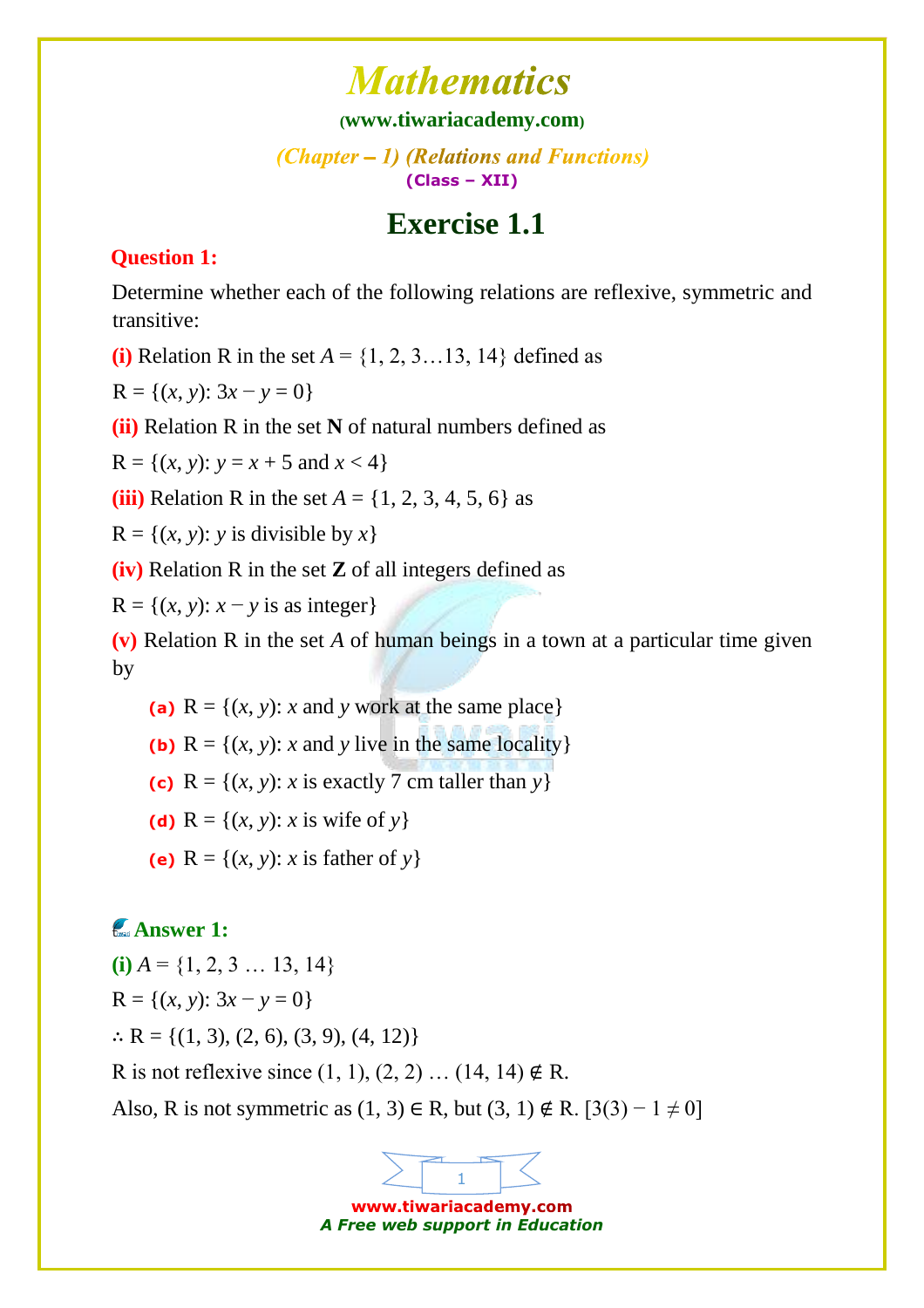### **([www.tiwariacademy.com](http://www.tiwariacademy.com/))**

 $(Chapter - 1)$  (Relations and Functions) **(Class – XII)**

Also, R is not transitive as  $(1, 3)$ ,  $(3, 9)$  ∈ R, but  $(1, 9)$  ∉ R.  $[3(1) - 9 \neq 0]$ [Hence, R is neither reflexive, nor symmetric, nor transitive.](http://www.tiwariacademy.com/) 

(ii)  $R = \{(x, y): y = x + 5 \text{ and } x < 4\} = \{(1, 6), (2, 7), (3, 8)\}\$ 

It is clear that  $(1, 1) \notin R$ .

∴ [R is not reflexive.](http://www.tiwariacademy.com/) 

 $(1, 6) \in R$  But,  $(1, 6) \notin R$ .

 $\therefore$  R is not symmetric.

Now, since there is no pair in R such that  $(x, y)$  and  $(y, z) \in R$ , then  $(x, z)$  cannot [belong to R.](http://www.tiwariacademy.com/) 

∴ [R is not transitive.](http://www.tiwariacademy.com/) 

[Hence, R is neither reflexive, nor symmetric, nor transitive.](http://www.tiwariacademy.com/) 

(iii)  $A = \{1, 2, 3, 4, 5, 6\}$  $R = \{(x, y): y \text{ is divisible by } x\}$  $R = \{(x, y): y \text{ is divisible by } x\}$  $R = \{(x, y): y \text{ is divisible by } x\}$ We know that any number  $(x)$  is divisible by itself. So,  $(x, x) \in R$ 

∴ [R is reflexive.](http://www.tiwariacademy.com/) 

[Now,](http://www.tiwariacademy.com/) 

 $(2, 4) \in \mathbb{R}$  [as 4 is divisible by 2] But,  $(4, 2) \notin \mathbb{R}$ . [as 2 is not divisible by 4]

 $\therefore$  R is not symmetric.

Let  $(x, y)$ ,  $(y, z) \in \mathbb{R}$ . Then, *y* is divisible by *x* and *z* is divisible by *y*.

∴ *z* is divisible by *x*.

 $\Rightarrow$   $(x, z) \in \mathbb{R}$ 



*A Free web support in Education*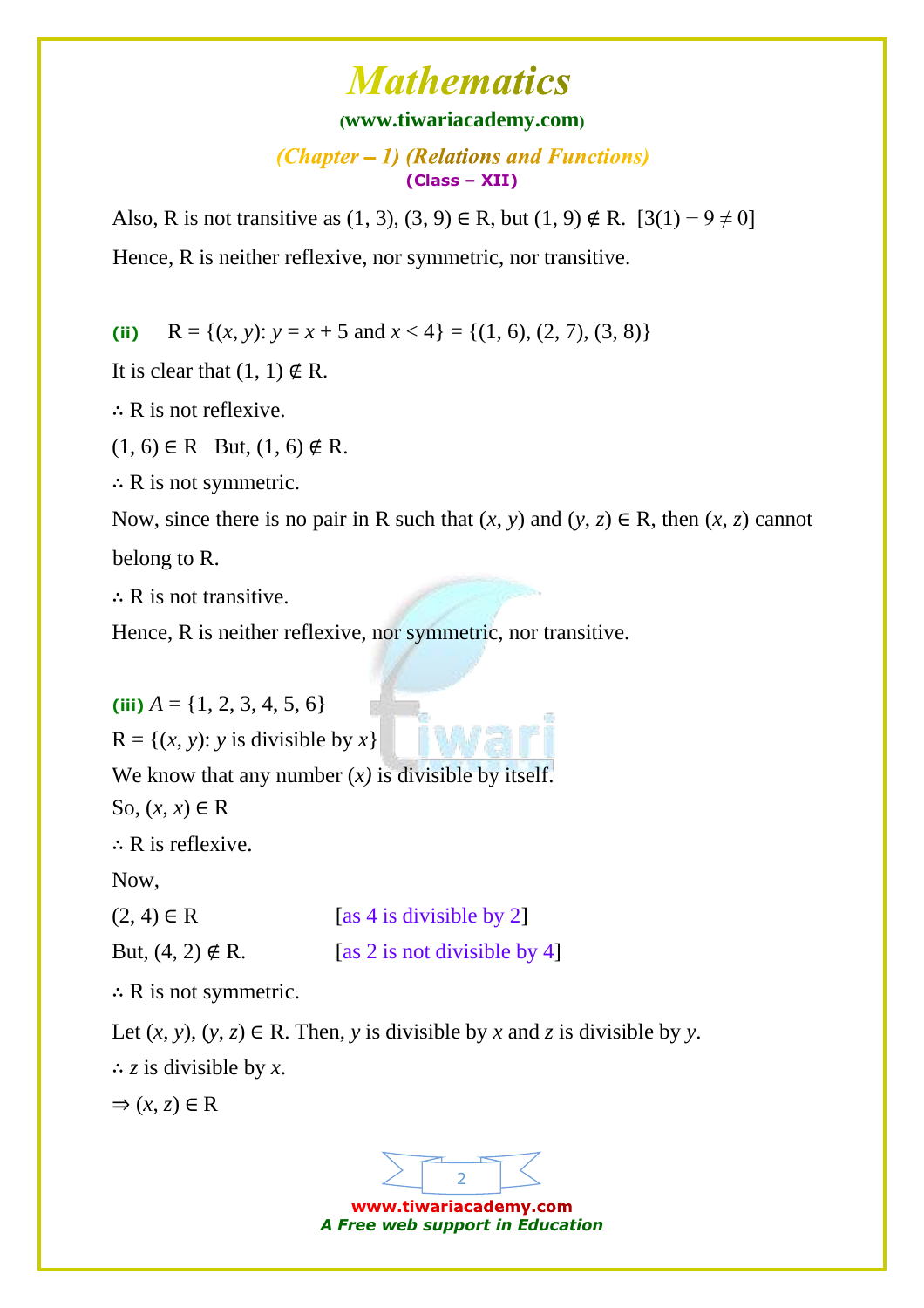### **([www.tiwariacademy.com](http://www.tiwariacademy.com/))**

 $(Chapter - 1)$  (Relations and Functions) **(Class – XII)**

∴ [R is transitive.](http://www.tiwariacademy.com/) 

Hence, R is reflexive and transitive but not symmetric.

(iv)  $R = \{(x, y): x - y \text{ is an integer}\}\$ 

Now, for every  $x \in \mathbb{Z}$ ,  $(x, x) \in \mathbb{R}$  as  $x - x = 0$  is an integer.

∴ [R is reflexive.](http://www.tiwariacademy.com/) 

[Now, for every](http://www.tiwariacademy.com/)  $x, y \in \mathbb{Z}$ , if  $(x, y) \in \mathbb{R}$ , then  $x - y$  is an integer.

 $\Rightarrow$   $-(x - y)$  is also an integer.

 $\Rightarrow$  (*y* − *x*) is an integer.

∴  $(y, x)$  ∈ R

∴ [R is symmetric.](http://www.tiwariacademy.com/) 

[Now,](http://www.tiwariacademy.com/) 

Let  $(x, y)$  and  $(y, z) \in \mathbb{R}$ , where  $x, y, z \in \mathbb{Z}$ .

 $\Rightarrow$   $(x - y)$  and  $(y - z)$  are integers.

 $\Rightarrow$   $x - z = (x - y) + (y - z)$  is an integer.

∴  $(x, z)$  ∈ R

∴ R [is transitive.](http://www.tiwariacademy.com/)

Hence, R is reflexive, symmetric, and transitive.

### **(v)**

(a)  $R = \{(x, y): x \text{ and } y \text{ work at the same place}\}\$  $\Rightarrow$   $(x, x) \in \mathbb{R}$  [as *x* and *x* work at the same place] ∴ [R is reflexive.](http://www.tiwariacademy.com/)  If  $(x, y) \in R$ , then *x* and *y* work at the same place.  $\Rightarrow$  *y* and *x* work at the same place.

 $\Rightarrow$   $(y, x) \in R$ .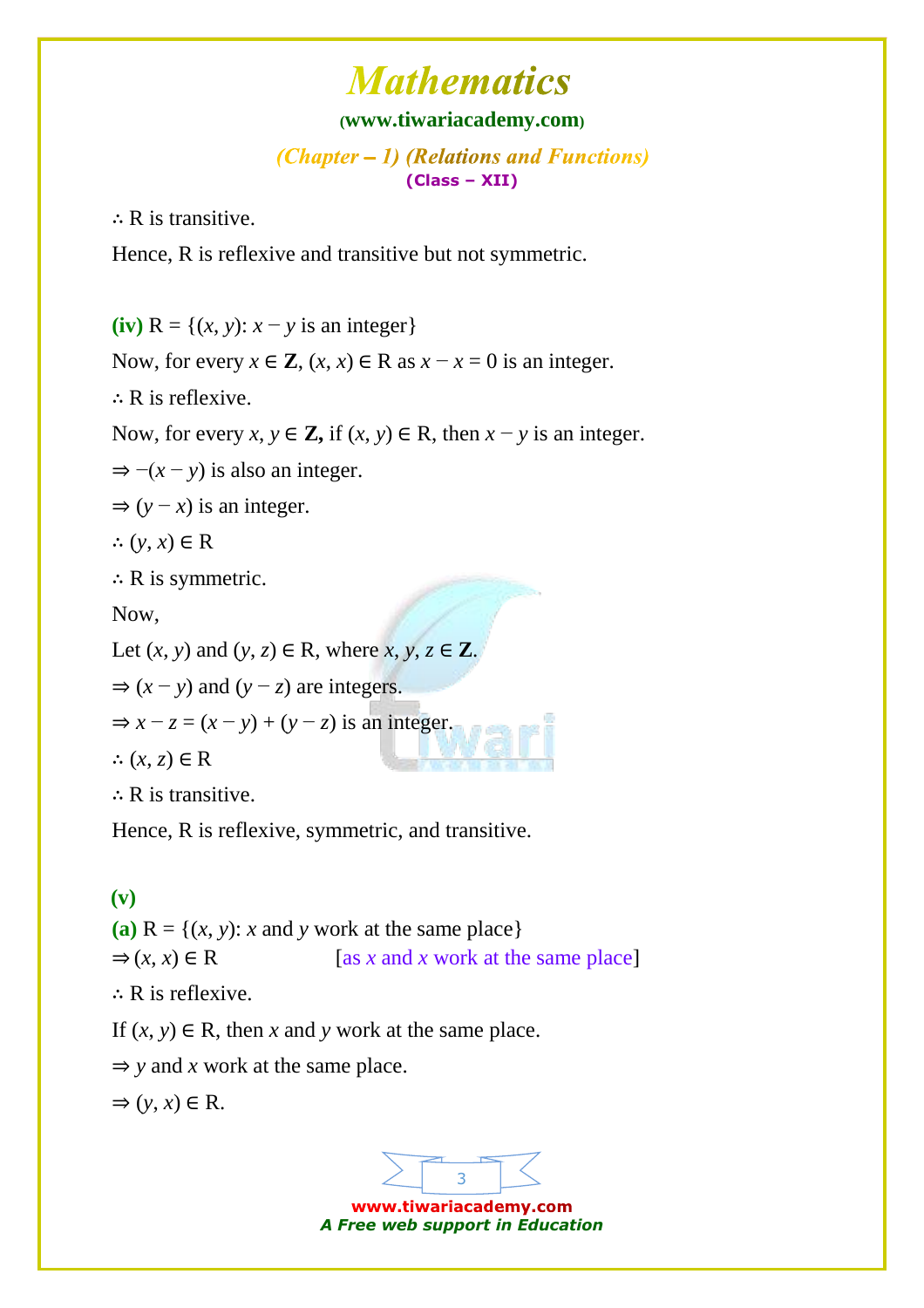#### **([www.tiwariacademy.com](http://www.tiwariacademy.com/))**

 $(Chapter - 1)$  (Relations and Functions) **(Class – XII)**

 $\therefore$  R is symmetric.

[Now, let \(](http://www.tiwariacademy.com/)*x*, *y*), (*y*, *z*) ∈ R

- $\Rightarrow$  *x* and *y* [work at the same place and](http://www.tiwariacademy.com/) *y* and *z* work at the same place.
- $\Rightarrow$  *x* and *z* work at the same place.
- $\Rightarrow$   $(x, z) \in \mathbb{R}$

∴ [R is transitive.](http://www.tiwariacademy.com/) 

[Hence, R is reflexive, symmetric and transitive.](http://www.tiwariacademy.com/)

**(b)**  $R = \{(x, y): x \text{ and } y \text{ live in the same locality}\}\$ 

Clearly,  $(x, x) \in \mathbb{R}$  as *x* and *x* is the same human being.

∴ [R is reflexive.](http://www.tiwariacademy.com/) 

If  $(x, y) \in \mathbb{R}$ , then *x* and *y* live in the same locality.

 $\Rightarrow$  *y* and *x* live in the same locality.

$$
\Rightarrow (y, x) \in \mathbf{R}
$$

 $\therefore$  R is symmetric.

Now, let  $(x, y) \in R$  and  $(y, z) \in R$ .

 $\Rightarrow$  *x* and *y* live in the same locality and *y* and *z* live in the same locality.

 $\Rightarrow$  *x* and *z* live in the same locality.

 $\Rightarrow$   $(x, z) \in \mathbb{R}$ 

∴ [R is transitive.](http://www.tiwariacademy.com/)

Hence, R is reflexive, symmetric and transitive.

**(c)**  $R = \{(x, y): x \text{ is exactly } 7 \text{ cm taller than } y\}$ 

Now,  $(x, x) \notin \mathbb{R}$ 

Since human being *x* [cannot be taller than himself.](http://www.tiwariacademy.com/) 

∴ [R is not reflexive.](http://www.tiwariacademy.com/) 

4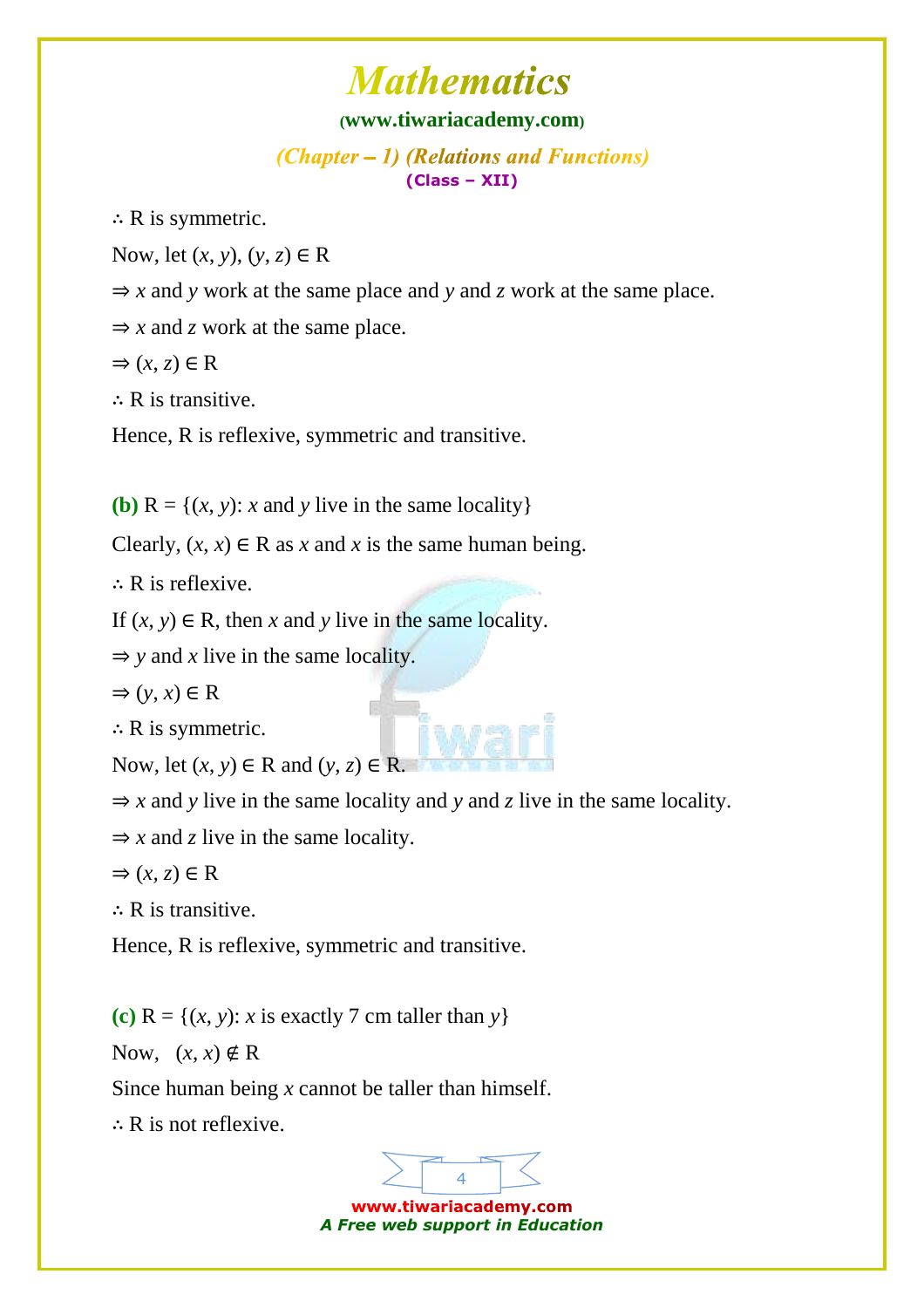#### **([www.tiwariacademy.com](http://www.tiwariacademy.com/))**

 $(Chapter - 1)$  (Relations and Functions) **(Class – XII)**

Now, let  $(x, y) \in R$ .

 $\Rightarrow$  *x* [is exactly 7 cm taller than](http://www.tiwariacademy.com/) *y*.

Then, *y* [is not taller than](http://www.tiwariacademy.com/) *x*. [Since, *y* [is 7 cm smaller than](http://www.tiwariacademy.com/) *x*]

∴  $(y, x) \notin R$ 

Indeed if *x* is exactly 7 cm taller than *y*, then *y* [is exactly 7 cm shorter than](http://www.tiwariacademy.com/) *x*.

∴ [R is not symmetric.](http://www.tiwariacademy.com/) 

[Now,](http://www.tiwariacademy.com/) 

Let  $(x, y)$ ,  $(y, z)$  ∈ R.

 $\Rightarrow$  *x* is exactly 7 cm taller than *y* and *y* is exactly 7 cm taller than *z*.

 $\Rightarrow$  *x* [is exactly 14 cm taller than](http://www.tiwariacademy.com/) *z*.

∴  $(x, z) \notin R$ 

 $\therefore$  R is not transitive.

[Hence, R is neither reflexive, nor symmetric, nor transitive.](http://www.tiwariacademy.com/)

(**d**)  $R = \{(x, y): x \text{ is the wife of } y\}$ 

Now,

 $(x, x)$  ∉ R

Since *x* [cannot be the wife of herself.](http://www.tiwariacademy.com/) 

∴ [R is not reflexive.](http://www.tiwariacademy.com/) 

Now, let  $(x, y) \in R$ 

 $\Rightarrow$  *x* is the wife of *y*.

Clearly *y* is not the wife of *x*.

∴  $(y, x) \notin R$ 

Indeed if *x* is the wife of *y*, then *y* [is the husband of](http://www.tiwariacademy.com/) *x*.

∴ [R is not transitive.](http://www.tiwariacademy.com/) 

Let  $(x, y)$ ,  $(y, z)$  ∈ R

5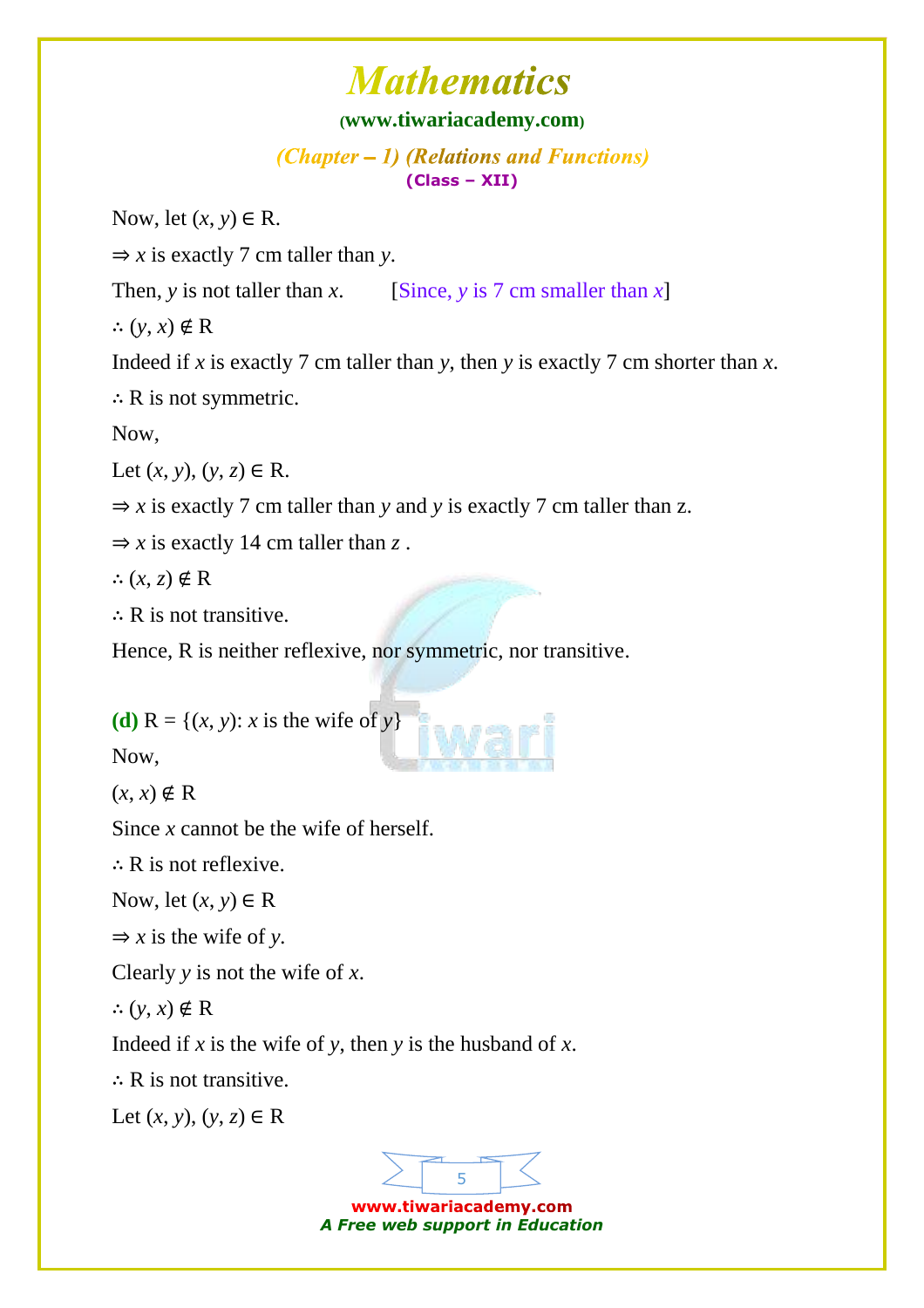### **([www.tiwariacademy.com](http://www.tiwariacademy.com/))**

 $(Chapter - 1)$  (Relations and Functions) **(Class – XII)**

 $\Rightarrow$  *x* [is the wife of](http://www.tiwariacademy.com/) *y* and *y* is the wife of *z*.

[This case is not possible. Also, this does not imply that](http://www.tiwariacademy.com/) *x* is the wife of *z*.

∴  $(x, z) \notin R$ 

 $\therefore$  R is not transitive.

[Hence, R is neither reflexive, nor symmetric, nor transitive.](http://www.tiwariacademy.com/)

(e)  $R = \{(x, y): x \text{ is the father of } y\}$ 

 $(x, x)$  ∉ R

As *x* [cannot be the father of himself.](http://www.tiwariacademy.com/) 

∴ [R is not reflexive.](http://www.tiwariacademy.com/) 

Now, let  $(x, y) \notin R$ .

 $\Rightarrow$  *x* [is the father of](http://www.tiwariacademy.com/) *y*.

⇒ *y* [cannot be the father of](http://www.tiwariacademy.com/) *y.*

Indeed, *y* [is the son or the daughter of](http://www.tiwariacademy.com/) *y.*

∴  $(y, x) \notin R$ 

∴ [R is not symmetric.](http://www.tiwariacademy.com/) 

Now, let  $(x, y) \in R$  and  $(y, z) \notin R$ .

 $\Rightarrow$  *x* is the father of *y* and *y* is the father of *z*.

 $\Rightarrow$  *x* is not the father of *z*.

Indeed *x* is the grandfather of *z*.

∴  $(x, z) \notin R$ 

∴ [R is not transitive.](http://www.tiwariacademy.com/) 

[Hence, R is neither reflexive, nor symmetric, nor transitive.](http://www.tiwariacademy.com/) 

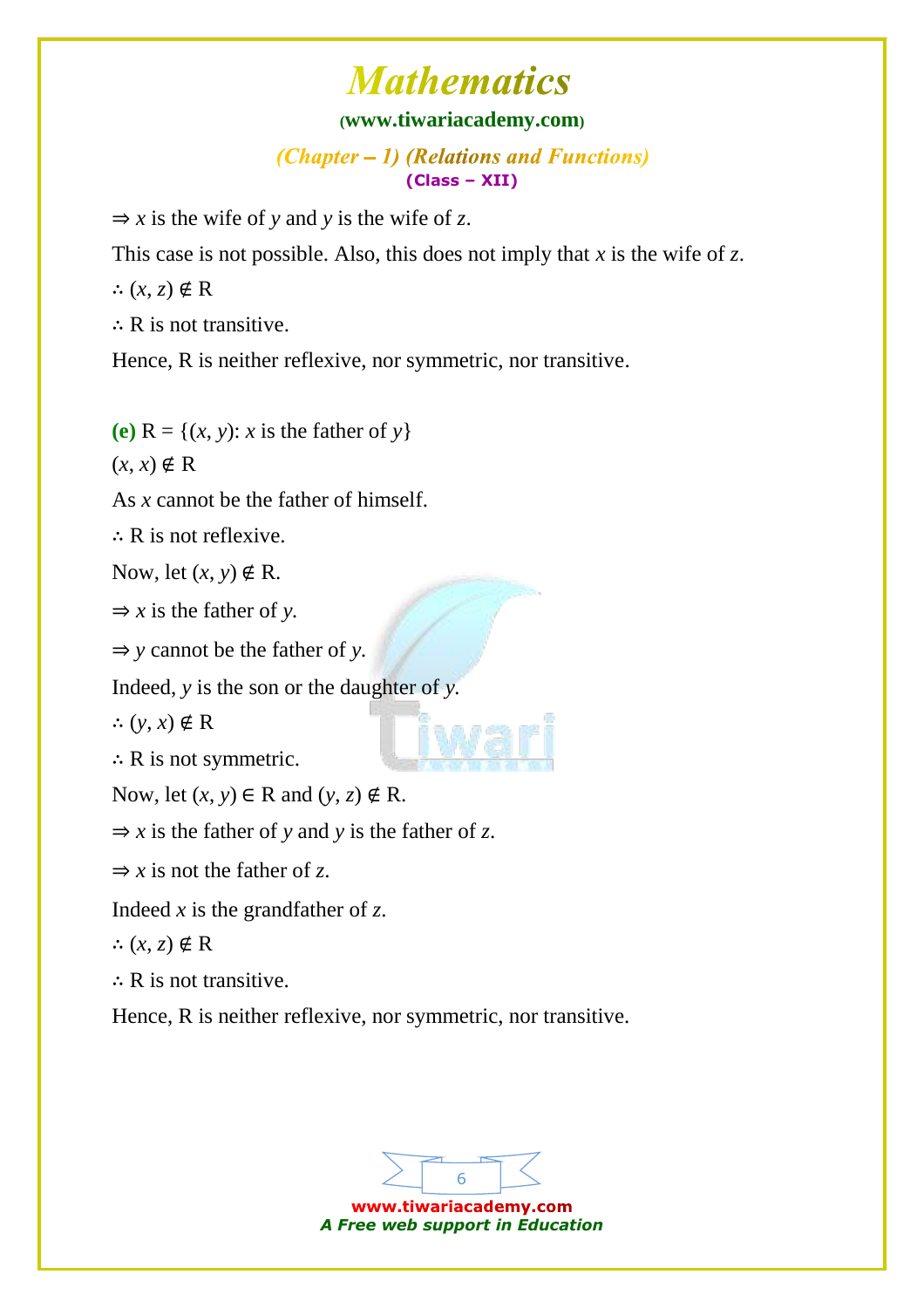### **([www.tiwariacademy.com](http://www.tiwariacademy.com/))**

(Chapter – 1) (Relations and Functions) **(Class – XII)**

#### **Question 2:**

[Show that the relation R in the set](http://www.tiwariacademy.com/) **R** of real numbers, defined as  $R = \{(a, b): a \le b^2\}$  is neither reflexive nor symmetric nor transitive.

### **Answer 2:**

 $R = \{(a, b): a \le b^2\}$ [It can be observed that](http://www.tiwariacademy.com/)  $\left(\frac{1}{2}\right)$  $\frac{1}{2}, \frac{1}{2}$  $\left(\frac{1}{2}\right) \notin R$ , since,  $\frac{1}{2} > \left(\frac{1}{2}\right)$  $\frac{1}{2}$ 2 ∴ [R is not reflexive.](http://www.tiwariacademy.com/) 

Now,  $(1, 4) \in R$  as  $1 < 4^2$  But, 4 is not less than  $1^2$ . ∴  $(4, 1) \notin R$  $(4, 1) \notin R$ 

∴ [R is not symmetric.](http://www.tiwariacademy.com/)  [Now,](http://www.tiwariacademy.com/) 

(3, 2), (2, 1.5)  $\in \mathbb{R}$  [as  $3 < 2^2 = 4$  and  $2 < (1.5)^2 = 2.25$ ] But,  $3 > (1.5)^2 = 2.25$ 

∴  $(3, 1.5) \notin R$  $(3, 1.5) \notin R$  $(3, 1.5) \notin R$ 

∴ R is not transitive.

Hence, R is neither reflexive, nor symmetric, nor transitive.

#### **Question 3:**

Check whether the relation R defined in the set  $\{1, 2, 3, 4, 5, 6\}$  as  $R = \{(a, b):$  $b = a + 1$  is reflexive, symmetric or transitive.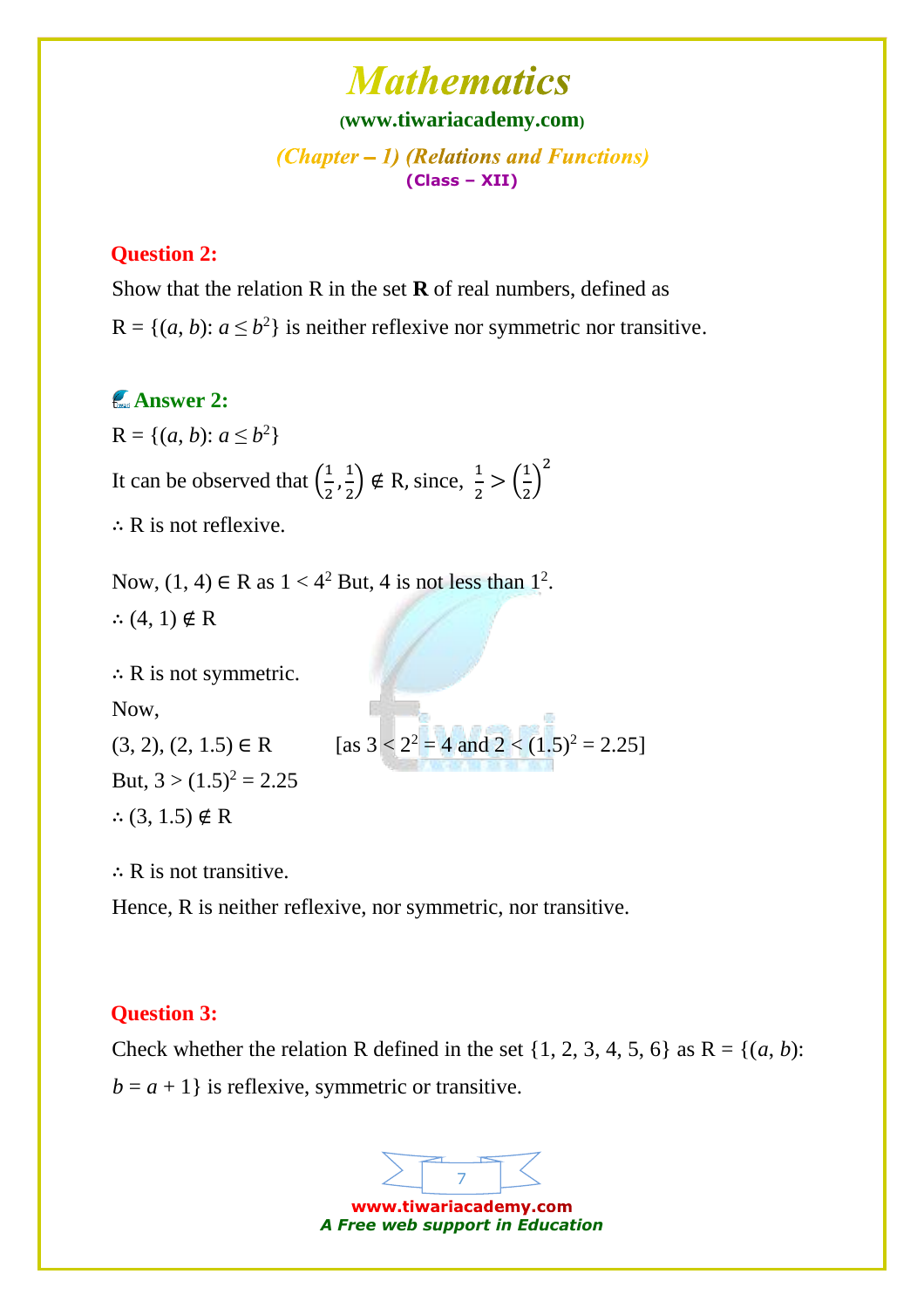#### **([www.tiwariacademy.com](http://www.tiwariacademy.com/))**

 $(Chapter - 1)$  (Relations and Functions) **(Class – XII)**

### **Answer 3:**

Let  $A = \{1, 2, 3, 4, 5, 6\}.$ [A relation R is defined on set](http://www.tiwariacademy.com/) *A* as:  $R = \{(a, b): b = a + 1\}$  $: R = \{(1, 2), (2, 3), (3, 4), (4, 5), (5, 6)\}\$ we can find  $(a, a) \notin R$ , where  $a \in A$ . [For instance,](http://www.tiwariacademy.com/)   $(1, 1), (2, 2), (3, 3), (4, 4), (5, 5), (6, 6) \notin R$  $(1, 1), (2, 2), (3, 3), (4, 4), (5, 5), (6, 6) \notin R$ ∴ [R is not reflexive.](http://www.tiwariacademy.com/)  It can be observed that  $(1, 2) \in R$ , but  $(2, 1) \notin R$ .  $\therefore$  R is not symmetric. [Now, \(1, 2\), \(2, 3\)](http://www.tiwariacademy.com/) ∈ **R** But,  $(1, 3) \notin R$ ∴ [R is not transitive](http://www.tiwariacademy.com/) 

[Hence, R is neither reflexive, nor symmetric, nor transitive.](http://www.tiwariacademy.com/) 

#### **Question 4:**

Show that the relation R in **R** defined as  $R = \{(a, b): a \leq b\}$ , is reflexive and transitive but not symmetric.

### **Answer 4:**

 $R = \{(a, b): a \leq b\}$ Clearly  $(a, a) \in \mathbb{R}$  [as  $a = a$ ] ∴ R is reflexive. Now,  $(2, 4) \in R$  (as  $2 < 4$ ) But,  $(4, 2) \notin R$  as 4 is greater than 2.

> www.tiwariacademy.com *A Free web support in Education*

8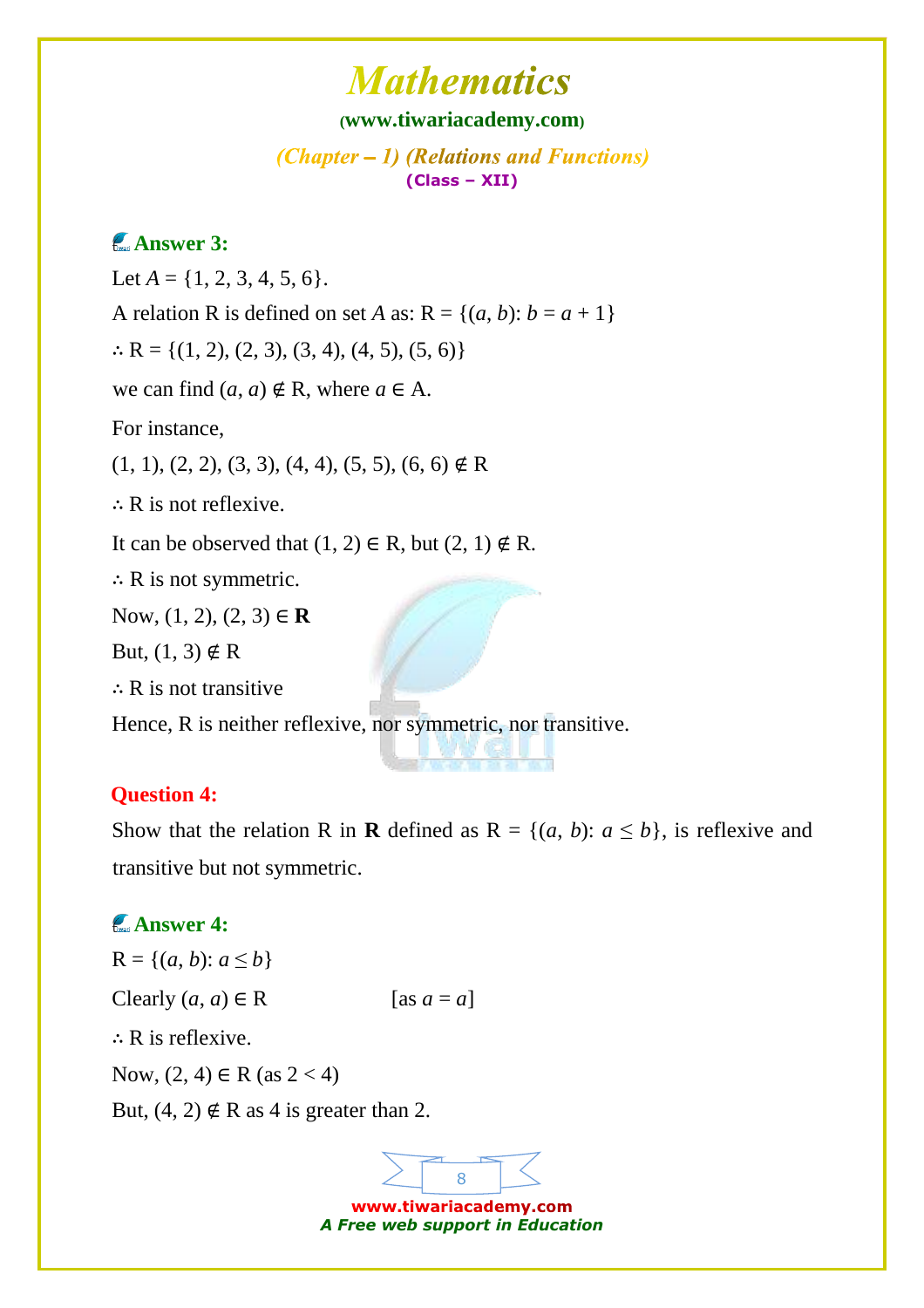#### **([www.tiwariacademy.com](http://www.tiwariacademy.com/))**

(Chapter – 1) (Relations and Functions) **(Class – XII)**

∴ [R is not symmetric.](http://www.tiwariacademy.com/)  [Now, let \(](http://www.tiwariacademy.com/)*a*, *b*), (*b*, *c*) ∈ R. [Then,](http://www.tiwariacademy.com/)  $a \leq b$  and  $b \leq c$  $\Rightarrow$  *a*  $\leq$  *c*  $\Rightarrow$   $(a, c) \in \mathbb{R}$ ∴ [R is transitive.](http://www.tiwariacademy.com/)  [Hence R is reflexive and transitive but not](http://www.tiwariacademy.com/) symmetric.

#### **Question 5:**

Check whether the relation R in **R** defined as  $R = \{(a, b): a \le b^3\}$  is reflexive, symmetric or transitive.

### **Answer 5:**

 $R = \{(a, b): a \le b^3\}$ [It is observed that](http://www.tiwariacademy.com/)  $\left(\frac{1}{2}\right)$  $\frac{1}{2}, \frac{1}{2}$  $\left(\frac{1}{2}\right) \notin R$ , since,  $\frac{1}{2} > \left(\frac{1}{2}\right)$  $\frac{1}{2}$ 3 ∴ [R is not reflexive.](http://www.tiwariacademy.com/)  Now,  $(1, 2) \in R$  (as  $1 < 2^3 = 8$ ) But,  $(2, 1) \notin R$  (as  $2^3 > 1$ ) ∴ [R is not symmetric.](http://www.tiwariacademy.com/)  [We have](http://www.tiwariacademy.com/)  $\left(3, \frac{3}{2}\right)$  $\left(\frac{3}{2}\right)$ ,  $\left(\frac{3}{2}\right)$  $\frac{3}{2}$ ,  $\frac{6}{5}$  $\left(\frac{6}{5}\right) \in \mathbb{R}$ , since  $3 < \left(\frac{3}{2}\right)$  $\frac{3}{2}$  $\frac{3}{2} < \left(\frac{6}{5}\right)$  $\frac{6}{5}$ [But](http://www.tiwariacademy.com/)  $\left(3, \frac{6}{5}\right)$  $(\frac{6}{5}) \notin R \text{ as } 3 > (\frac{6}{5})$  $\frac{6}{5}$ 3

 $\therefore$  R is not transitive.

[Hence, R is neither reflexive,](http://www.tiwariacademy.com/) nor symmetric, nor transitive.

www.tiwariacademy.com *A Free web support in Education*

9

3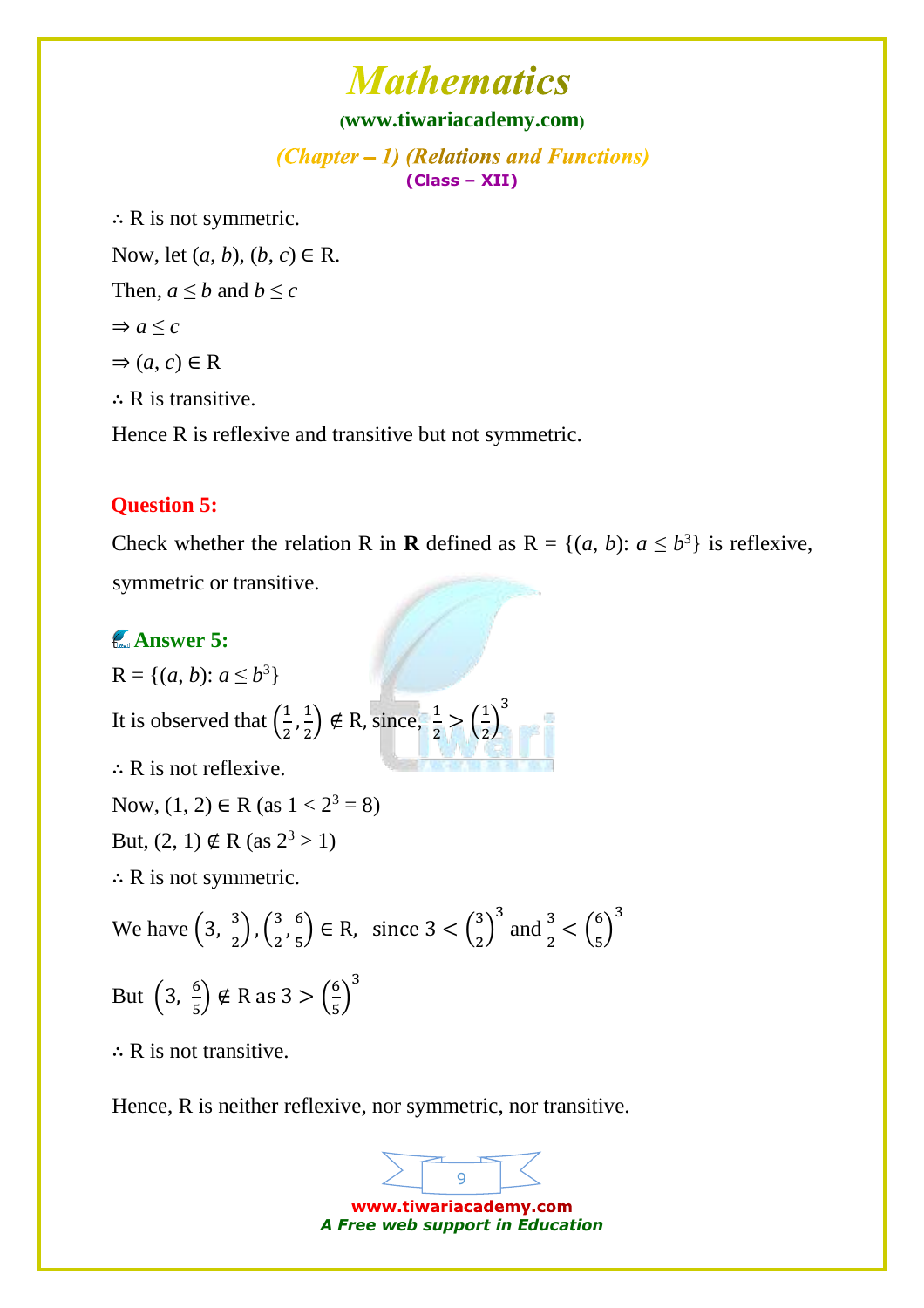**([www.tiwariacademy.com](http://www.tiwariacademy.com/))**

 $(Chapter - 1)$  (Relations and Functions) **(Class – XII)**

### **Question 6:**

Show that the relation R in the set  $\{1, 2, 3\}$  given by R =  $\{(1, 2), (2, 1)\}$  is symmetric but neither reflexive nor transitive.

## **Answer 6:**

Let  $A = \{1, 2, 3\}.$ 

A relation R on *A* is defined as  $R = \{(1, 2), (2, 1)\}.$ 

It is clear that  $(1, 1), (2, 2), (3, 3) \notin R$ .

∴ [R is not reflexive.](http://www.tiwariacademy.com/) 

Now, as  $(1, 2) \in R$  and  $(2, 1) \in R$ , then R is symmetric.

Now,  $(1, 2)$  and  $(2, 1) \in R$ 

However,  $(1, 1) \notin R$ 

∴ [R is not transitive.](http://www.tiwariacademy.com/) 

Hence, R is symmetric but neither reflexive nor transitive.

### **Question 7:**

Show that the relation R in the set *A* of all the books in a library of a college, given by  $R = \{(x, y): x \text{ and } y \text{ have same number of pages}\}\)$  $R = \{(x, y): x \text{ and } y \text{ have same number of pages}\}\)$  $R = \{(x, y): x \text{ and } y \text{ have same number of pages}\}\)$  is an equivalence relation.

## **Answer 7:**

Set *A* [is the set of all books in the library of a college.](http://www.tiwariacademy.com/)   $R = \{x, y\}$ : *x* and *y* have the same number of pages } Now, R is reflexive since  $(x, x) \in \mathbb{R}$  as x and x has the same number of pages. Let  $(x, y) \in \mathbb{R} \Rightarrow x$  and *y* have the same number of pages.

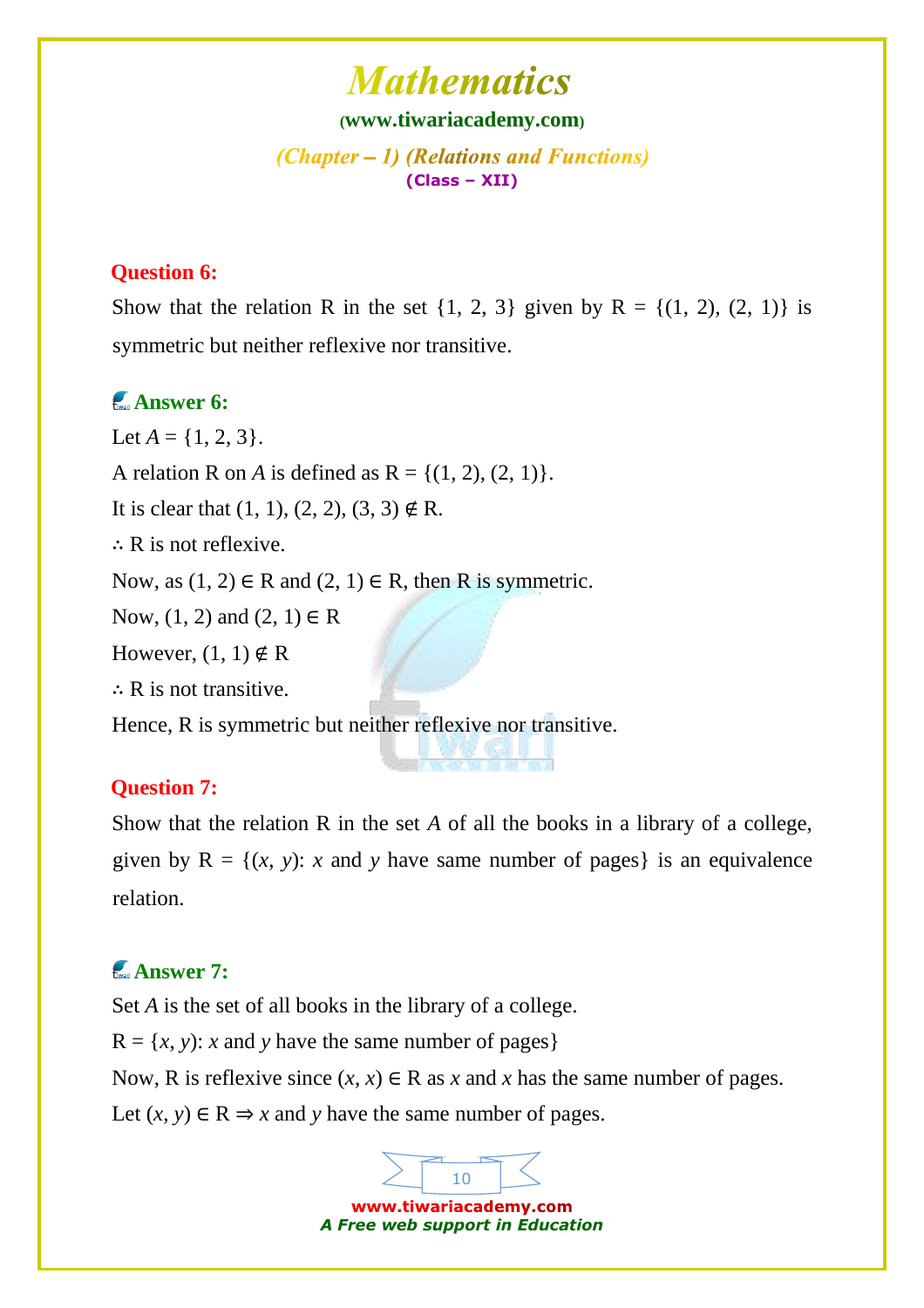#### **([www.tiwariacademy.com](http://www.tiwariacademy.com/))**

 $(Chapter - 1)$  (Relations and Functions) **(Class – XII)**

 $\Rightarrow$  *y* and *x* have the same number of pages.

 $\Rightarrow$   $(y, x) \in R$ 

 $\therefore$  R is symmetric.

Now, let  $(x, y) \in R$  and  $(y, z) \in R$ .

 $\Rightarrow$  *x* and *y* [and have the same number of pages and](http://www.tiwariacademy.com/) *y* and *z* have the same number

[of pages.](http://www.tiwariacademy.com/) 

 $\Rightarrow$  *x* and *z* have the same number of pages.

$$
\Rightarrow (x, z) \in \mathbb{R}
$$

∴ [R is transitive.](http://www.tiwariacademy.com/)

Hence, R is an equivalence relation.

### **Question 8:**

Show that the relation R in the set  $A = \{1, 2, 3, 4, 5\}$  given [by](http://www.tiwariacademy.com/)  $R =$  ${(a, b): |a - b|$  is even, is an equivalence relation. Show that all the elements [of {1, 3, 5}](http://www.tiwariacademy.com/) are related to each other and all the elements of {2, 4} are related to each other. But no element of  $\{1, 3, 5\}$  is related to any element of 2, 4 $\}$ .

## **Answer 8:**

 $A = \{1, 2, 3, 4, 5\}$  and  $R = \{(a, b): |a-b|$  is even [It is clear that for any element](http://www.tiwariacademy.com/)  $a \in A$ , we have  $|a-a| = 0$  (which is even). ∴ [R is reflexive.](http://www.tiwariacademy.com/) Let  $(a, b) \in R$ .  $\Rightarrow |a - b|$  is even  $\Rightarrow$ [-(a-b)] = [b - a] is also even  $\Rightarrow$  (*b*[, a\)](http://www.tiwariacademy.com/)  $\in$  R

∴ [R is symmetric.](http://www.tiwariacademy.com/) 

Now, let  $(a, b) \in R$  and  $(b, c) \in R$ .

11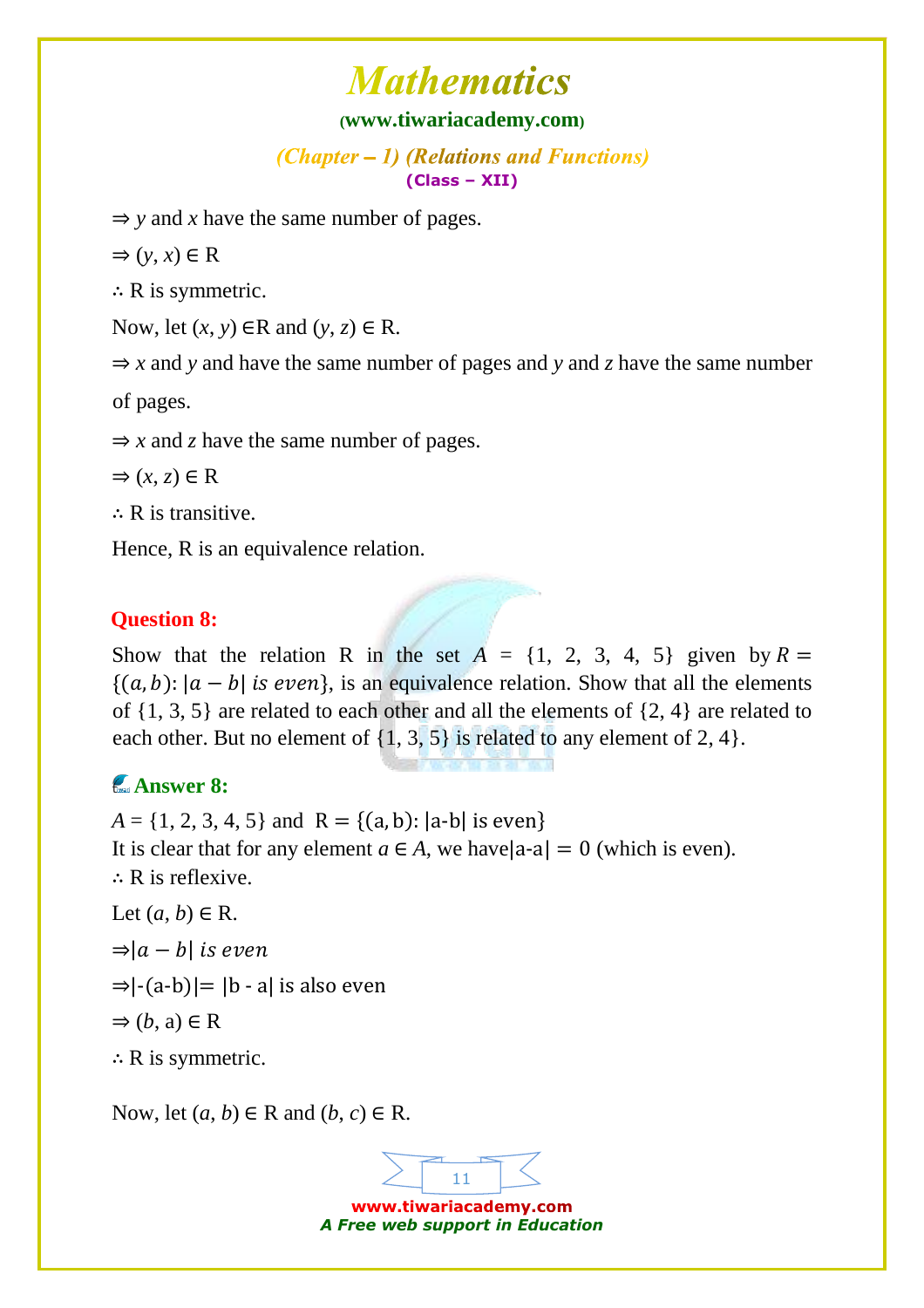#### **([www.tiwariacademy.com](http://www.tiwariacademy.com/))**

(Chapter – 1) (Relations and Functions) **(Class – XII)**

 $\Rightarrow$ |a-b| is even and |b-c| is even  $\Rightarrow$ (a-b) is even and (b-c) is even  $\Rightarrow$  (a-c) = (a-b) + (b-c) is even [Sum of two even integers is even]  $\Rightarrow |a - b|$  is even.  $\Rightarrow$   $(a, c) \in \mathbb{R}$ ∴ R is transitive.

Hence, R is an equivalence relation.

Now, all elements of the set  $\{1, 2, 3\}$  are related to each other as all the elements [of this subset are odd. Thus, the modulus of the difference between any two](http://www.tiwariacademy.com/)  [elements will be even.](http://www.tiwariacademy.com/) 

Similarly, all elements of the set  $\{2, 4\}$  are related to each other as all the elements [of this subset are even.](http://www.tiwariacademy.com/) 

Also, no element of the subset  $\{1, 3, 5\}$  can be related to any element of  $\{2, 4\}$  as all elements of  $\{1, 3, 5\}$  are odd and all elements of  $\{2, 4\}$  are even. Thus, the modulus of the difference between the two elements (from each of these two subsets) will not be even. [as  $1 - 2$ ,  $1 - 4$ ,  $3 - 2$ ,  $3 - 4$ ,  $5 - 2$  and  $5 - 4$  all are odd]

#### **Question 9:**

Show that each of the relation R in the set  $A = \{x \in \mathbb{Z} : 0 \le x \le 12\}$ , given by

- (i)  $R = \{(a, b) : |a b| \text{ is a multiple of } 4\}$
- (ii)  $R = \{(a, b) : a = b\}$

is an equivalence relation. Find the set of all elements related to 1 in each case.

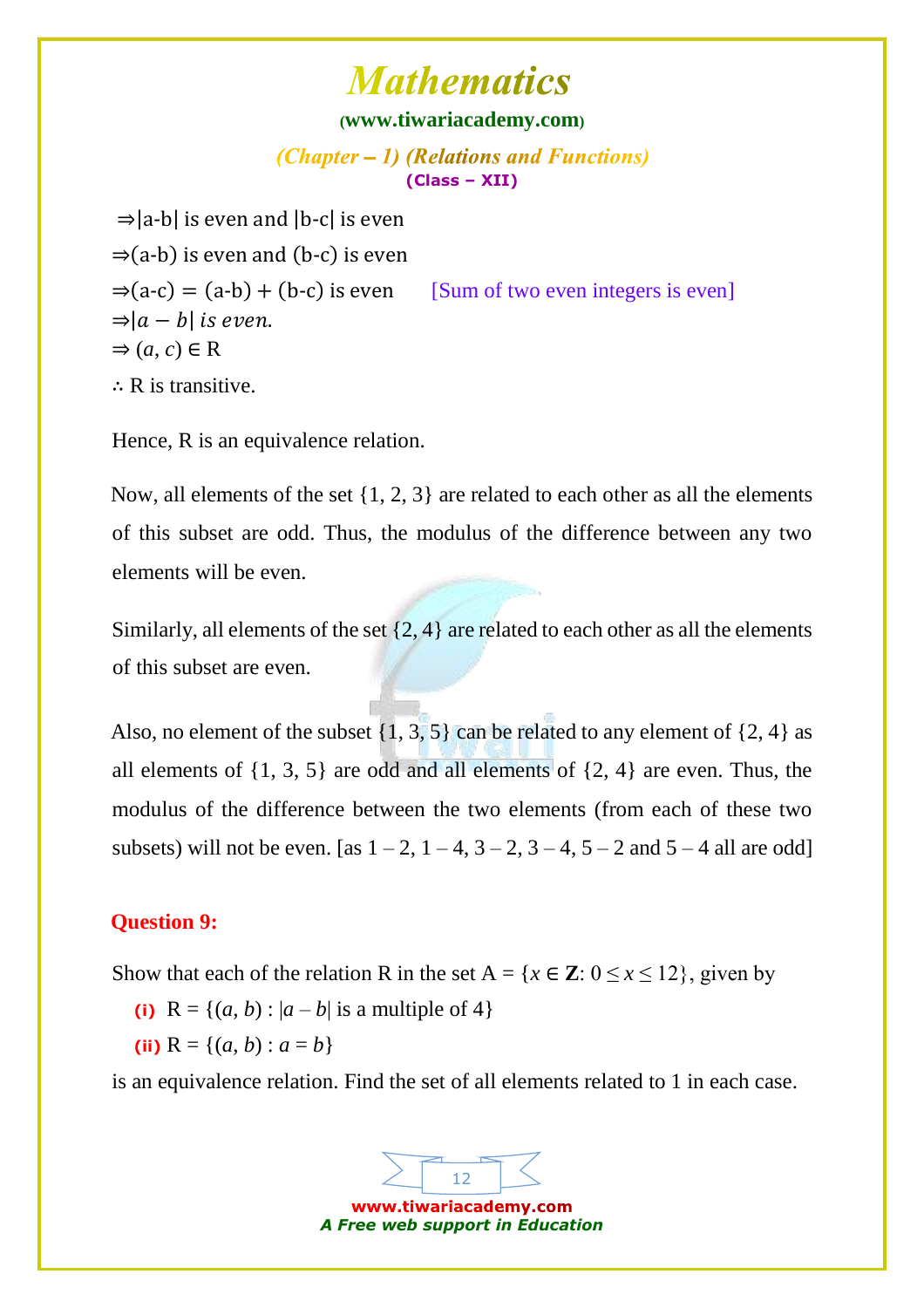#### **([www.tiwariacademy.com](http://www.tiwariacademy.com/))**

(Chapter – 1) (Relations and Functions) **(Class – XII)**

## **Answer 9:**

13  $A = \{x \in \mathbf{Z}: 0 \le x \le 12\} = \{0, 1, 2, 3, 4, 5, 6, 7, 8, 9, 10, 11, 12\}$ (i)  $R = \{(a, b) : |a - b| \text{ is a multiple of } 4\}$ For any element  $a \in A$ , we have  $(a, a) \in R$  as  $|a - a| = 0$  is a multiple of 4. ∴ [R is reflexive.](http://www.tiwariacademy.com/)  Now, let  $(a, b) \in \mathbb{R} \Rightarrow |a - b|$  is a multiple of 4.  $\Rightarrow$ | –  $(a - b)$ | = |b – a| is a multiple of 4.  $\Rightarrow$   $(b, a) \in \mathbb{R}$  $\therefore$  R is symmetric. [Now, let \(](http://www.tiwariacademy.com/)*a*, *b*), (*b*, *c*) ∈ R.  $\Rightarrow$   $|a - b|$  is a multiple of 4 and  $|b - c|$  is a multiple of 4.  $\Rightarrow$   $(a - b)$  is a multiple of 4 and  $(b - c)$  is a multiple of 4.  $\Rightarrow$   $(a-c) = (a-b) + (b-c)$  is a multiple of 4.  $\Rightarrow$   $|a - c|$  is a multiple of 4.  $\Rightarrow$   $(a, c) \in \mathbb{R}$ ∴ R is transitive. Hence, R is an equivalence relation. The set of elements related to 1 is  $\{1, 5, 9\}$  as  $|I - I| = 0$  is a multiple of 4.  $|5 - 1| = 4$  [is a multiple of 4.](http://www.tiwariacademy.com/)  $|9 - 1| = 8$  [is a multiple of 4.](http://www.tiwariacademy.com/) **(ii)**  $R = \{(a, b): a = b\}$ [For any element](http://www.tiwariacademy.com/)  $a \in A$ , we have  $(a, a) \in R$ , since  $a = a$ . ∴ [R is reflexive.](http://www.tiwariacademy.com/)  Now, let  $(a, b) \in R$ .  $\Rightarrow$  *a* = *b*  $\Rightarrow$  *b* = *a*  $\Rightarrow$  (*b*, *a*)  $\in$  R  $\therefore$  R is symmetric.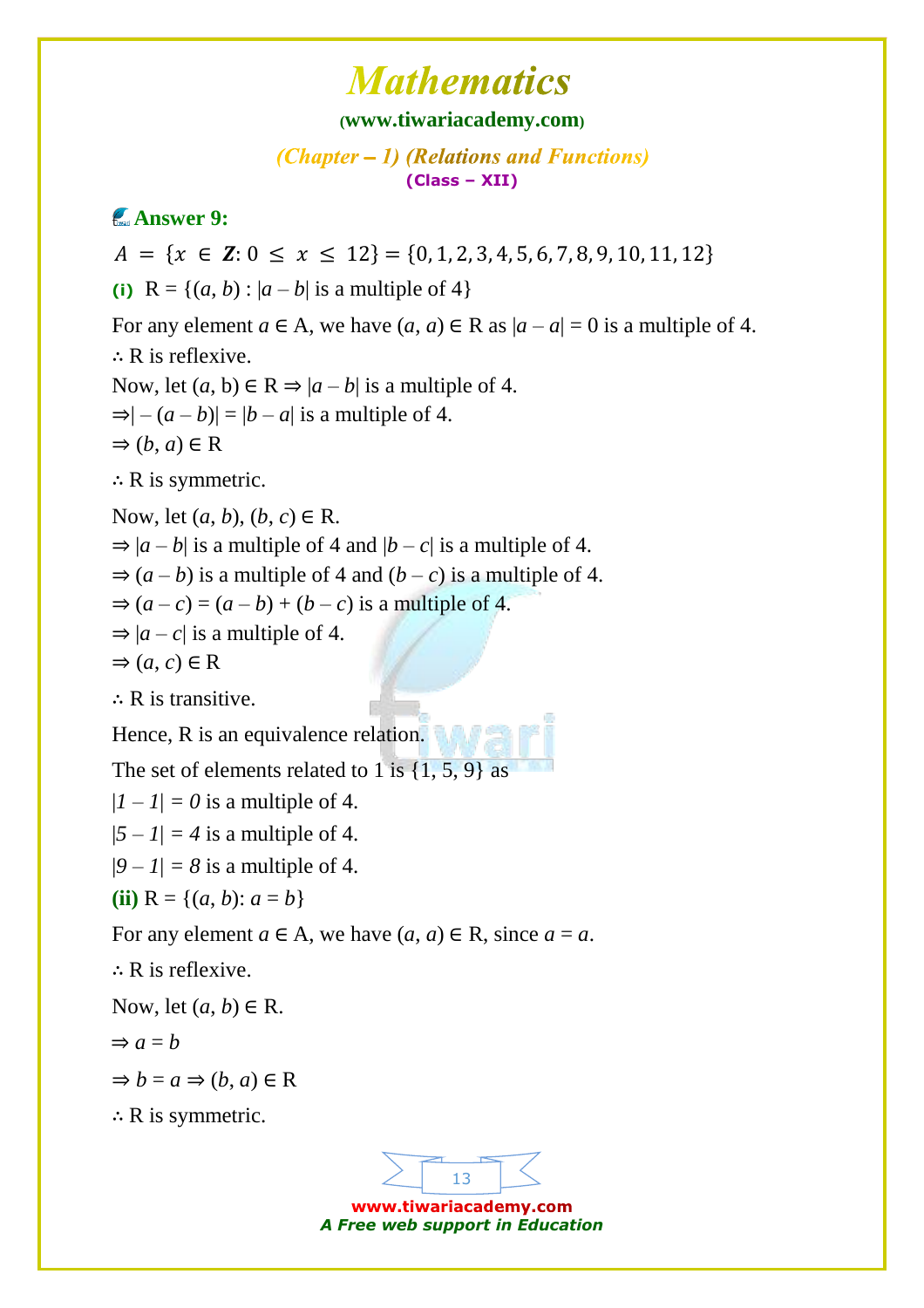#### **([www.tiwariacademy.com](http://www.tiwariacademy.com/))**

 $(Chapter - 1)$  (Relations and Functions) **(Class – XII)**

Now, let  $(a, b) \in R$  and  $(b, c) \in R$ .

 $\Rightarrow$  *a* = *b* [and](http://www.tiwariacademy.com/) *b* = *c* 

$$
\Rightarrow a = c
$$

 $\Rightarrow$   $(a, c) \in \mathbb{R}$ 

∴ R is transitive.

Hence, R is an equivalence relation.

The elements in R that are related to 1 will be those elements from set A which are equal to 1.

Hence, the set of elements related to 1 is  $\{1\}$ .

### **Question 10:**

Given an example of a relation. Which is

**(i)** Symmetric but neither reflexive nor transitive.

**(ii)** Transitive but neither reflexive nor symmetric.

**(iii)** Reflexive and symmetric but not transitive.

**(iv)** Reflexive and transitive but not symmetric.

**(v)** Symmetric and transitive but not reflexive. **Answer 10:** 

**(i)** Let  $A = \{5, 6, 7\}$ .

Define a relation R on *A* as  $R = \{(5, 6), (6, 5)\}.$ 

Relation R is not reflexive as  $(5, 5)$ ,  $(6, 6)$ ,  $(7, 7) \notin R$ .

Now, as  $(5, 6) \in R$  and also  $(6, 5) \in R$ , R is symmetric.  $\Rightarrow$  (5, 6), (6, 5) ∈ [R, but \(5, 5\)](http://www.tiwariacademy.com/) ∉ R

∴ [R is not transitive.](http://www.tiwariacademy.com/) 

[Hence, relation R is symmetric but not reflexive or transitive.](http://www.tiwariacademy.com/) 

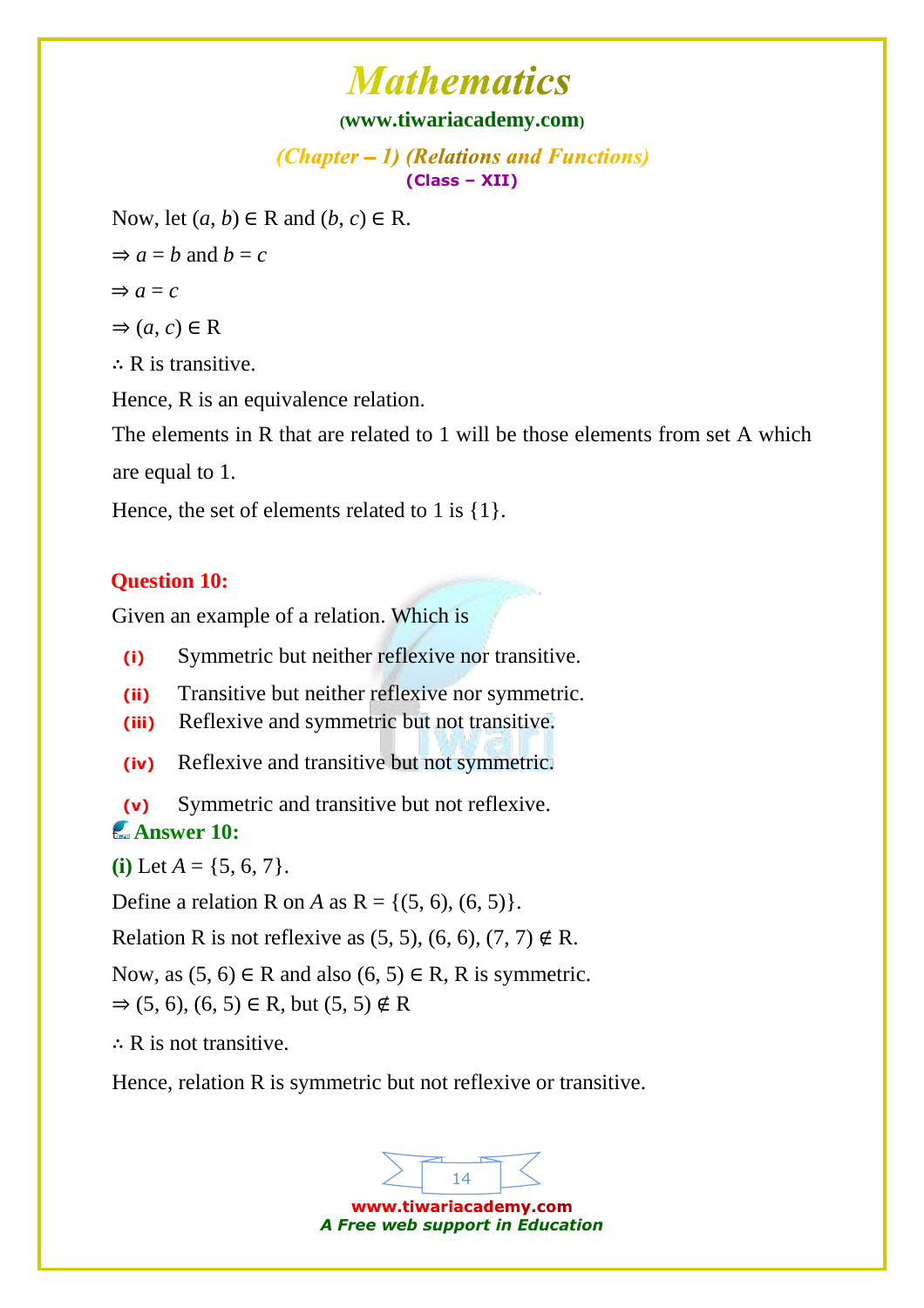#### **([www.tiwariacademy.com](http://www.tiwariacademy.com/))**

 $(Chapter - 1)$  (Relations and Functions) **(Class – XII)**

**(ii)** Consider a relation R in **R** defined as:

 $R = \{(a, b): a < b\}$ 

For any  $a \in \mathbb{R}$ , we have  $(a, a) \notin \mathbb{R}$  since  $a$  cannot be strictly less than  $a$  itself.

In fact,  $a = a$ .

∴ R is not reflexive.

Now,  $(1, 2) \in R$  (as  $1 < 2$ ) [But, 2 is not less than 1.](http://www.tiwariacademy.com/)  ∴  $(2, 1) \notin R$  $(2, 1) \notin R$ ∴ [R is not symmetric.](http://www.tiwariacademy.com/) 

Now, let  $(a, b)$ ,  $(b, c) \in R$ .  $\Rightarrow$  *a* < *b* [and](http://www.tiwariacademy.com/) *b* < *c*  $\Rightarrow$  *a* < *c*  $\Rightarrow$   $(a, c) \in \mathbb{R}$ ∴ [R is transitive.](http://www.tiwariacademy.com/) 

Hence, relation R is transitive but not reflexive and symmetric.

**(iii)** Let  $A = \{4, 6, 8\}.$ Define a relation R on A as *A* [= {\(4, 4\), \(6, 6\), \(8, 8\), \(4, 6\), \(6, 4\), \(6, 8\), \(8, 6\)}](http://www.tiwariacademy.com/)  [Relation R is reflexive since for every](http://www.tiwariacademy.com/)  $a \in A$ ,  $(a, a) \in R$ i.e.,  $\{(4, 4), (6, 6), (8, 8)\}\in \mathbb{R}$ . Relation R is symmetric since  $(a, b) \in R \Rightarrow (b, a) \in R$  for all  $a, b \in R$ . Relation R is not transitive since  $(4, 6)$ ,  $(6, 8) \in R$ , but  $(4, 8) \notin R$ . [Hence, relation R is reflexive and symmetric but not transitive.](http://www.tiwariacademy.com/)

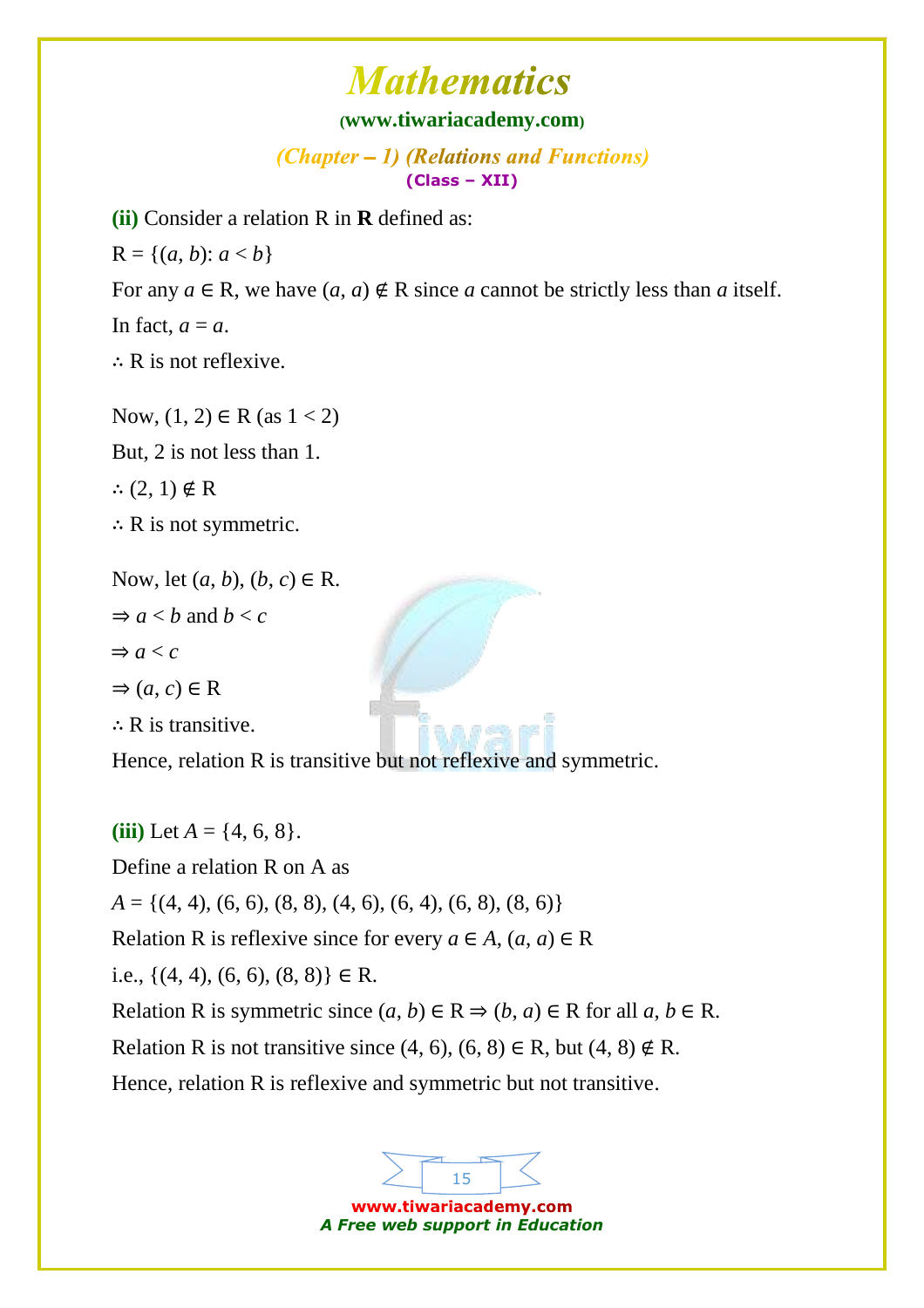### **([www.tiwariacademy.com](http://www.tiwariacademy.com/))**

(Chapter – 1) (Relations and Functions) **(Class – XII)**

**(iv)** Define a relation R in **R** as:

 $R = \{a, b\}: a^3 \ge b^3\}$ 

Clearly  $(a, a) \in \mathbb{R}$  as  $a^3 = a^3$ .

∴ R is reflexive.

| Now, $(2, 1) \in R$    | [as $2^3 \ge 1^3$ ] |
|------------------------|---------------------|
| But, $(1, 2) \notin R$ | [as $1^3 < 2^3$ ]   |

∴ [R is not symmetric.](http://www.tiwariacademy.com/) 

Now, Let  $(a, b)$ ,  $(b, c) \in \mathbb{R}$ .  $\Rightarrow$   $a^3 \ge b^3$  [and](http://www.tiwariacademy.com/)  $b^3 \ge c^3$  $\Rightarrow$   $a^3 \geq c^3$ 

 $\Rightarrow$   $(a, c) \in \mathbb{R}$ 

∴ [R is transitive.](http://www.tiwariacademy.com/)

Hence, relation R is reflexive and transitive but not symmetric.

(v) Let  $A = \{-5, -6\}$ . [Define a relation R on](http://www.tiwariacademy.com/) *A* as  $R = \{(-5, -6), (-6, -5), (-5, -5)\}$ Relation R is not reflexive as  $(-6, -6) \notin R$ . Relation R is symmetric as  $(-5, -6) \in R$  and  $(-6, -5) \in R$ . It is seen that  $(-5, -6)$ ,  $(-6, -5) \in R$ . Also,  $(-5, -5) \in R$ . ∴[The relation R is transitive.](http://www.tiwariacademy.com/)

Hence, relation R is symmetric and transitive but not reflexive.

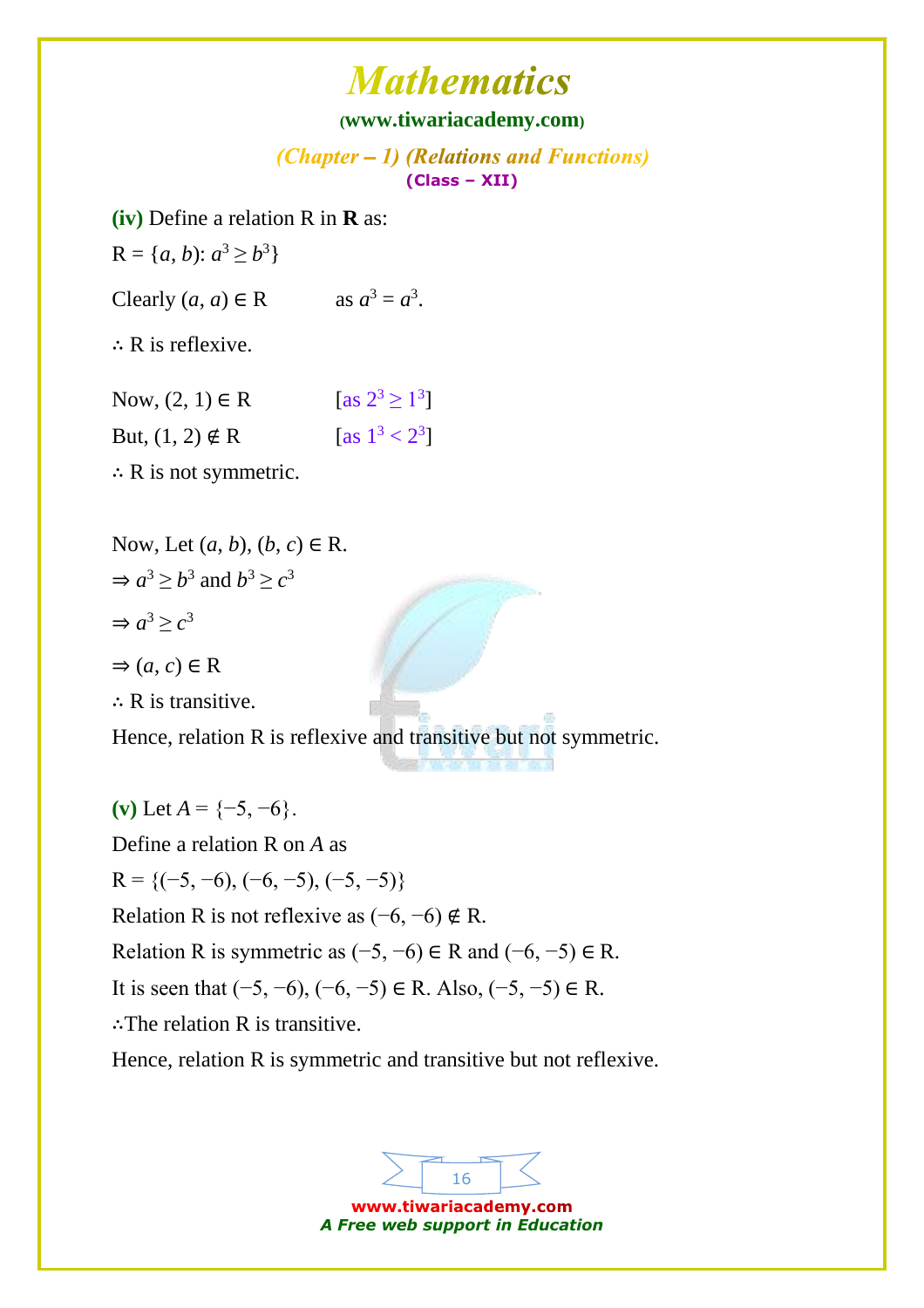#### **([www.tiwariacademy.com](http://www.tiwariacademy.com/))**

 $(Chapter - 1)$  (Relations and Functions) **(Class – XII)**

#### **Question 11:**

Show that the relation R in the set A of points in a plane given by  $R = \{ (P, Q) :$ [Distance of the point P from the origin is same as the distance of the point Q from](http://www.tiwariacademy.com/)  [the origin}, is an equivalence relation. Further, show that the set of all point](http://www.tiwariacademy.com/)  related to a point  $P \neq (0, 0)$  is the circle passing through P with origin as centre.

## **Answer 11:**

 $R = \{(P, Q):$  Distance of point P from the origin is the same as the distance of point Q from the origin}

Clearly,  $(P, P) \in R$  since the distance of point P from the origin is always the same [as the distance of the same point P from the origin.](http://www.tiwariacademy.com/) 

∴ [R is reflexive.](http://www.tiwariacademy.com/) 

Now, Let  $(P, Q) \in R$ .

 $\Rightarrow$  The distance of point P from the origin is the same as the distance of point Q from the origin.

 $\Rightarrow$  The distance of point Q from the origin is the same as the distance of point P from the origin.

 $\Rightarrow$  [\(Q, P\)](http://www.tiwariacademy.com/)  $\in$  R

 $\therefore$  R is symmetric.

Now, Let  $(P, Q)$ ,  $(Q, S) \in R$ .

 $\Rightarrow$  The distance of points P and Q from the origin is the same and also, the distance [of points Q and S from the origin is the same.](http://www.tiwariacademy.com/) 

 $\Rightarrow$  The distance of points P and S from the origin is the same.

 $\Rightarrow$  [\(P, S\)](http://www.tiwariacademy.com/)  $\in$  R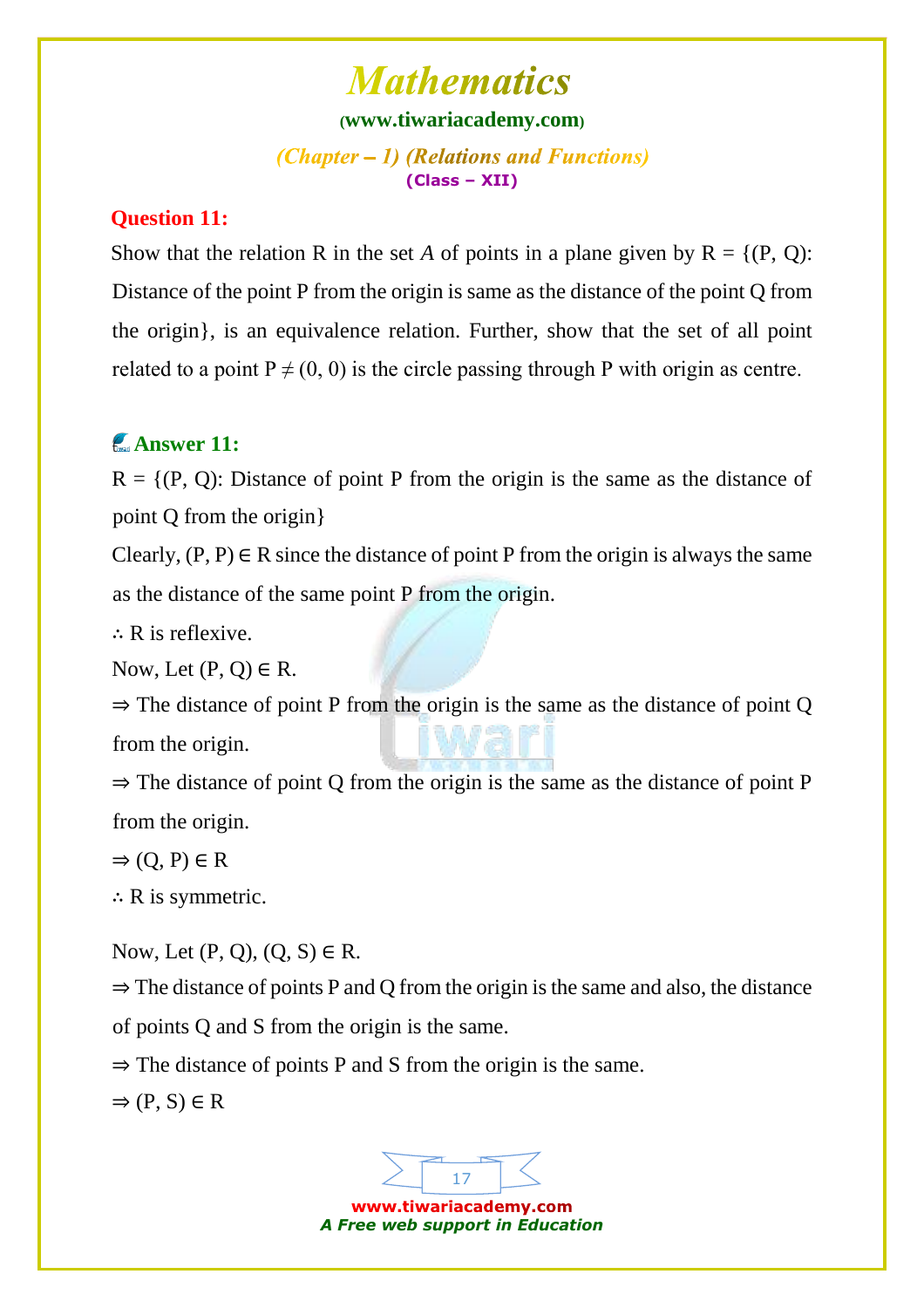#### **([www.tiwariacademy.com](http://www.tiwariacademy.com/))**

 $(Chapter - 1)$  (Relations and Functions) **(Class – XII)**

 $\therefore$  R is transitive.

[Therefore, R is an equivalence relation.](http://www.tiwariacademy.com/) 

The set of all points related to  $P \neq (0, 0)$  will be those points whose distance from the origin is the same as the distance of point P from the origin.

In other words, if  $O(0, 0)$  is the origin and  $OP = k$ , then the set of all points related [to P is at a distance of](http://www.tiwariacademy.com/) *k* from the origin.

[Hence, this set of points forms a circle with the centre as the origin and this circle](http://www.tiwariacademy.com/)  [passes through point P.](http://www.tiwariacademy.com/)

### **Question 12:**

Show that the relation R defined in the set *A* of all triangles as  $R = \{(T_1, T_2): T_1$  is similar to  $T_2$ , is equivalence relation. Consider three right angle triangles  $T_1$  with sides 3, 4, 5,  $T_2$  with sides 5, 12, 13 and  $T_3$  with sides 6, 8, 10. Which triangles among  $T_1$ ,  $T_2$  and  $T_3$  are related?

### **Answer 12:**

 $R = \{(T_1, T_2): T_1 \text{ is similar to } T_2\}$  $R = \{(T_1, T_2): T_1 \text{ is similar to } T_2\}$  $R = \{(T_1, T_2): T_1 \text{ is similar to } T_2\}$ 

[R is reflexive since every triangle is similar to itself.](http://www.tiwariacademy.com/) 

[Further,](http://www.tiwariacademy.com/) 

If  $(T_1, T_2) \in \mathbb{R}$ , then  $T_1$  [is similar to](http://www.tiwariacademy.com/)  $T_2$ .

 $\Rightarrow$  *T*<sub>2</sub> [is similar to](http://www.tiwariacademy.com/) *T*<sub>1</sub>.

 $\Rightarrow$   $(T_2, T_1) \in \mathbb{R}$ 

 $\therefore$  [R is symmetric.](http://www.tiwariacademy.com/)

Now,

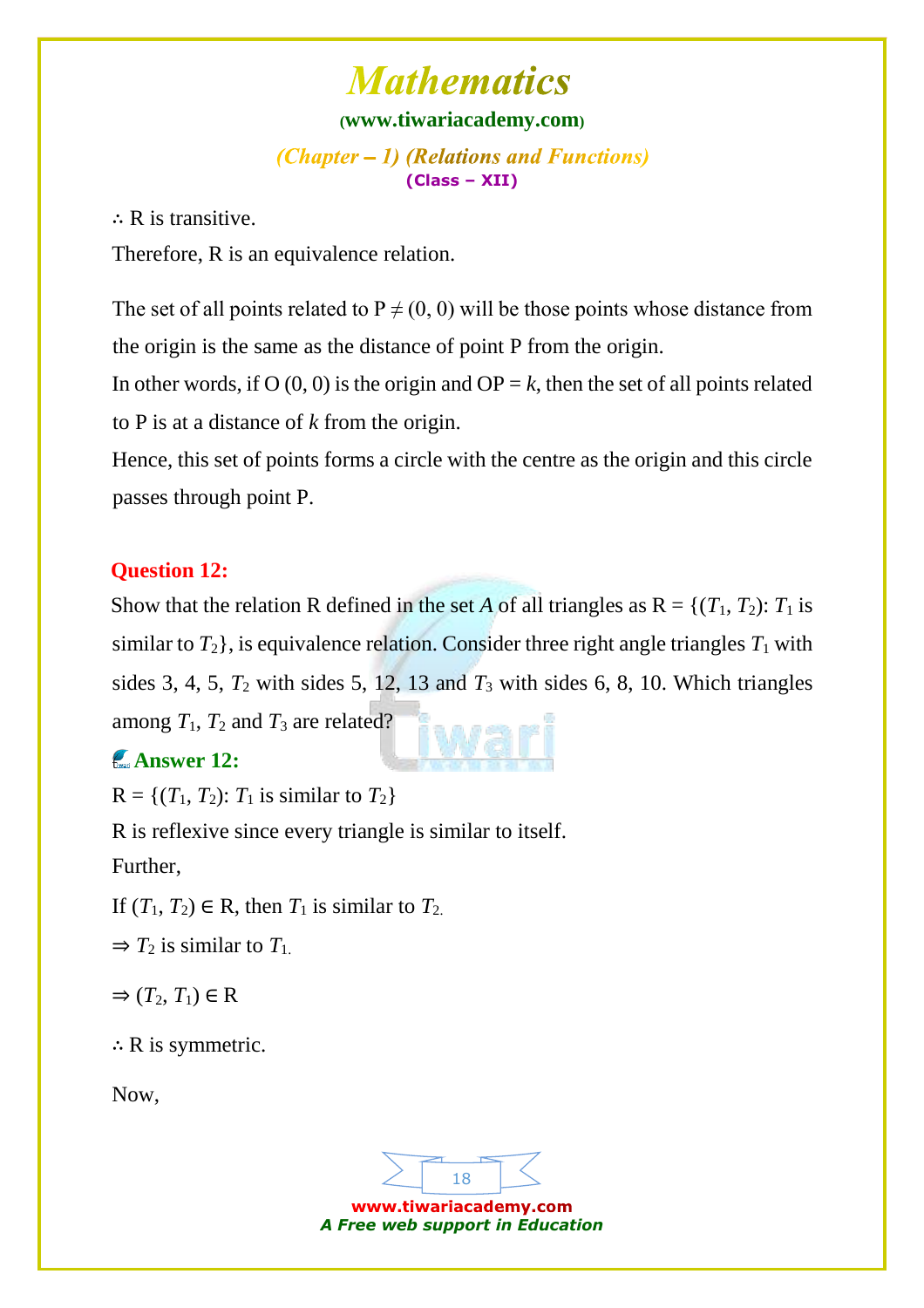#### **([www.tiwariacademy.com](http://www.tiwariacademy.com/))**

(Chapter – 1) (Relations and Functions) **(Class – XII)**

Let  $(T_1, T_2), (T_2, T_3) \in \mathbb{R}$ .

 $\Rightarrow$  *T*<sub>1</sub> [is similar to](http://www.tiwariacademy.com/) *T*<sub>2</sub> and *T*<sub>2</sub> is similar to *T*<sub>3</sub>.

 $\Rightarrow$  *T*<sub>1</sub> [is similar to](http://www.tiwariacademy.com/) *T*<sub>3</sub>.

 $\Rightarrow$   $(T_1, T_3) \in \mathbb{R}$ 

∴ [R is transitive.](http://www.tiwariacademy.com/) 

[Thus, R is an equivalence relation.](http://www.tiwariacademy.com/) 

[Now,](http://www.tiwariacademy.com/) 

[We can observe that](http://www.tiwariacademy.com/)

$$
\frac{3}{6} = \frac{4}{8} = \frac{5}{10} \left( = \frac{1}{2} \right)
$$

: The corresponding sides of triangles  $T_1$  and  $T_3$  are in the same ratio.

Then, triangle  $T_1$  is similar to triangle  $T_3$ . Hence,  $T_1$  is related to  $T_3$ .

### **Question 13:**

[Show that the relation R defined in the set](http://www.tiwariacademy.com/) *A* of all polygons as  $R = \{(P_1, P_2): P_1\}$ and  $P_2$  [have same number of sides},](http://www.tiwariacademy.com/) is an equivalence relation. What is the set of all elements in *A* related to the right angle triangle *T* with sides 3, 4 and 5?

## **Answer 13:**

 $R = \{(P_1, P_2): P_1 \text{ and } P_2 \text{ have same the number of sides}\}\$ [R is reflexive,](http://www.tiwariacademy.com/)  Since  $(P_1, P_1) \in \mathbb{R}$ , as the same polygon has the same number of sides with itself.

Let  $(P_1, P_2) \in R$ .

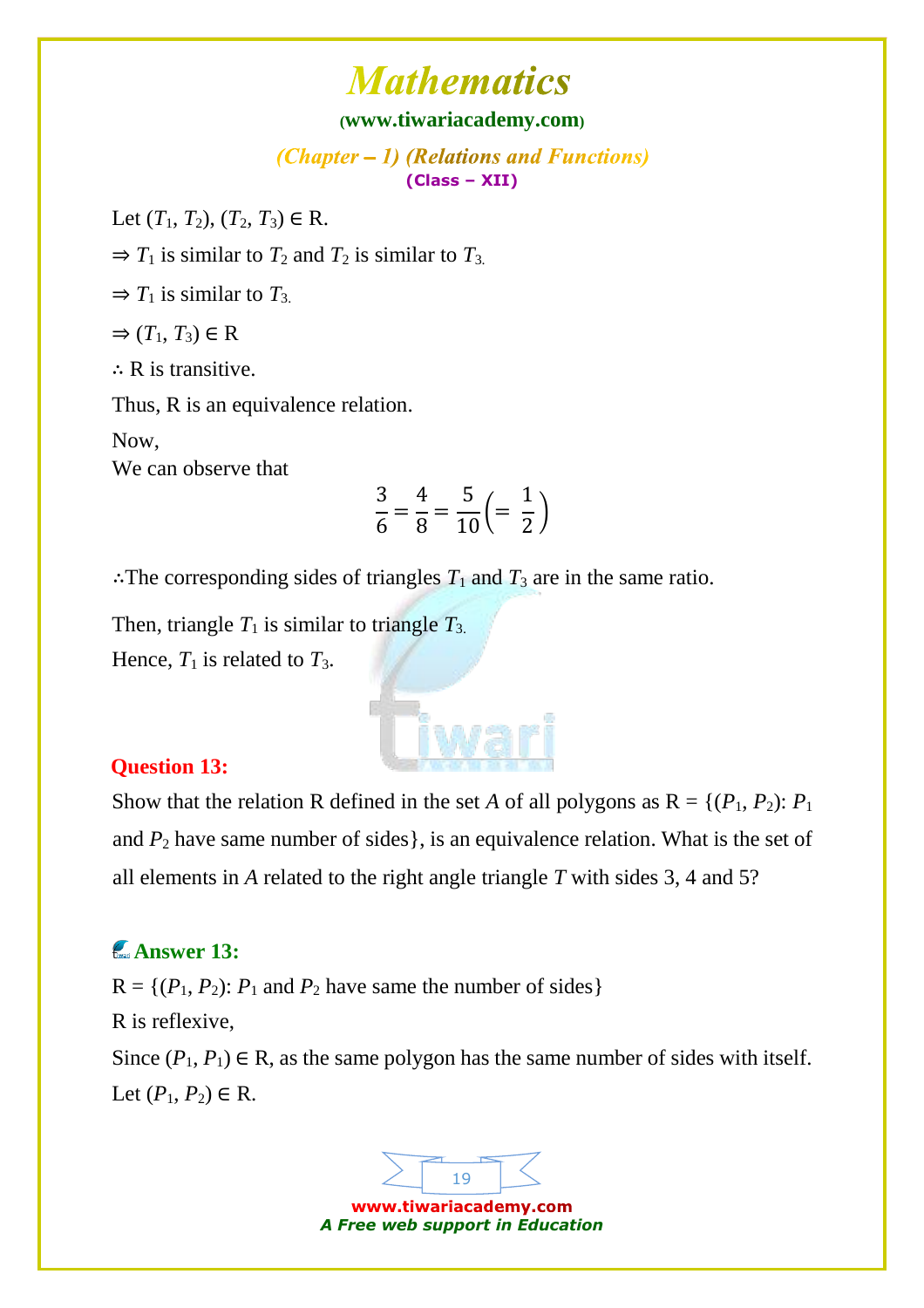#### **([www.tiwariacademy.com](http://www.tiwariacademy.com/))**

(Chapter – 1) (Relations and Functions) **(Class – XII)**

- $\Rightarrow$  *P*<sub>1</sub> and *P*<sub>2</sub> have the same number of sides.
- $\Rightarrow$  *P*<sub>2</sub> and *P*<sub>1</sub> have the same number of sides.

 $\Rightarrow$   $(P_2, P_1) \in \mathbb{R}$ 

 $\therefore$  [R is symmetric.](http://www.tiwariacademy.com/)

Now,

Let  $(P_1, P_2), (P_2, P_3) \in \mathbb{R}$ .

 $\Rightarrow$  *P*<sub>1</sub> and *P*<sub>2</sub> have the same number of sides.

Also,  $P_2$  and  $P_3$  have the same number of sides.

 $\Rightarrow$  *P*<sub>1</sub> and *P*<sub>3</sub> have the same number of sides.

 $\Rightarrow$   $(P_1, P_3) \in \mathbb{R}$ 

∴ [R is transitive.](http://www.tiwariacademy.com/) 

Hence, R is an equivalence relation.

The elements in *A* [related to the right-angled triangle \(](http://www.tiwariacademy.com/)*T)* with sides 3, 4, and 5 [are those polygons which have 3 sides \(Since](http://www.tiwariacademy.com/) *T* is a polygon with 3 sides).

Hence, the set of all elements in *A* related to triangle *T* is the set of all triangles.

#### **Question 14:**

Let *L* be the set of all lines in XY plane and R be the relation in *L* defined as  $R =$  $\{(L_1, L_2): L_1$  is parallel to  $L_2\}$ . Show that R is an equivalence relation. Find the set of all lines related to the line  $y = 2x + 4$ .

## **Answer 14:**

 $R = \{(L_1, L_2): L_1 \text{ is parallel to } L_2\}$ R is reflexive as any line  $L_1$  is parallel to itself i.e.,  $(L_1, L_1) \in \mathbb{R}$ . Now, let  $(L_1, L_2) \in \mathbb{R}$ .  $\Rightarrow$  *L*<sub>1</sub> [is parallel to](http://www.tiwariacademy.com/) *L*<sub>2</sub>  $\Rightarrow$  *L*<sub>2</sub> is parallel to *L*<sub>1</sub>.

www.tiwariacademy.com *A Free web support in Education*

20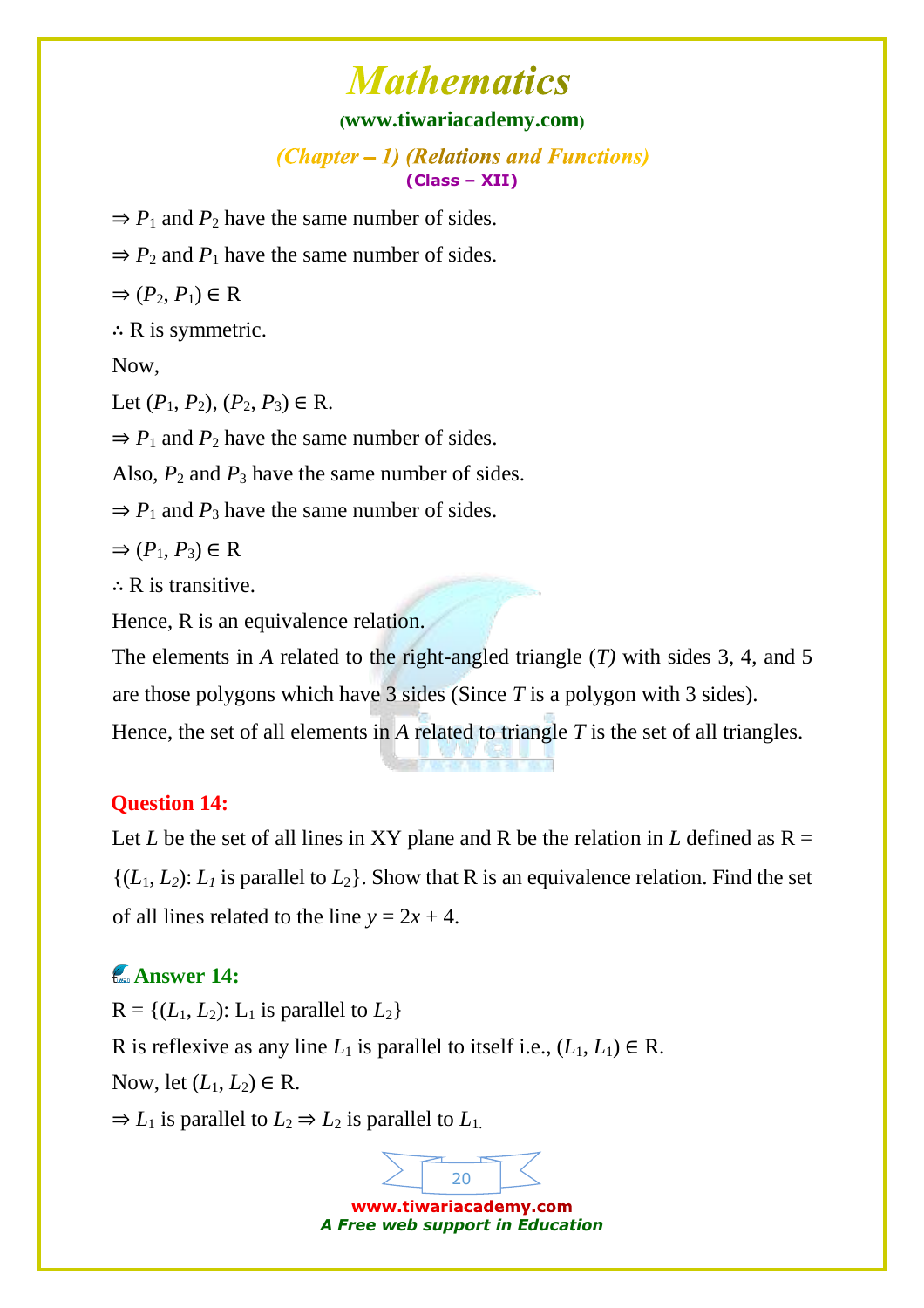#### **([www.tiwariacademy.com](http://www.tiwariacademy.com/))**

 $(Chapter - 1)$  (Relations and Functions) **(Class – XII)**

 $\Rightarrow$   $(L_2, L_1) \in \mathbb{R}$ 

 $\therefore$  R is symmetric.

[Now, let \(](http://www.tiwariacademy.com/)*L*1, *L*2), (*L*2, *L*3) ∈R.

 $\Rightarrow$  *L*<sub>1</sub> [is parallel to](http://www.tiwariacademy.com/) *L*<sub>2</sub>. Also, *L*<sub>2</sub> is parallel to *L*<sub>3</sub>.

 $\Rightarrow$  *L*<sub>1</sub> [is parallel to](http://www.tiwariacademy.com/) *L*<sub>3</sub>.

∴ R is transitive.

Hence, R is an equivalence relation.

The set of all lines related to the line  $y = 2x + 4$  is the set of all lines that are parallel to the line  $y = 2x + 4$ .

[Slope of line](http://www.tiwariacademy.com/)  $y = 2x + 4$  is  $m = 2$ 

[It is known that parallel lines have the same slopes.](http://www.tiwariacademy.com/) 

[The line parallel to the given line is of the form](http://www.tiwariacademy.com/)  $y = 2x + c$ , where  $c \in \mathbb{R}$ .

Hence, the set of all lines related to the given line is given by  $y = 2x + c$ , where *c* ∈ **R**.

### **Question 15:**

Let R be the relation in the set  $\{1, 2, 3, 4\}$  given by

 $R = \{(1, 2), (2, 2), (1, 1), (4, 4), (1, 3), (3, 3), (3, 2)\}.$  Choose the correct answer.

(A) R is reflexive and symmetric but not transitive.

(B) R is reflexive and transitive but not symmetric.

(C) R is symmetric and transitive but not reflexive.

(D) R is an equivalence relation.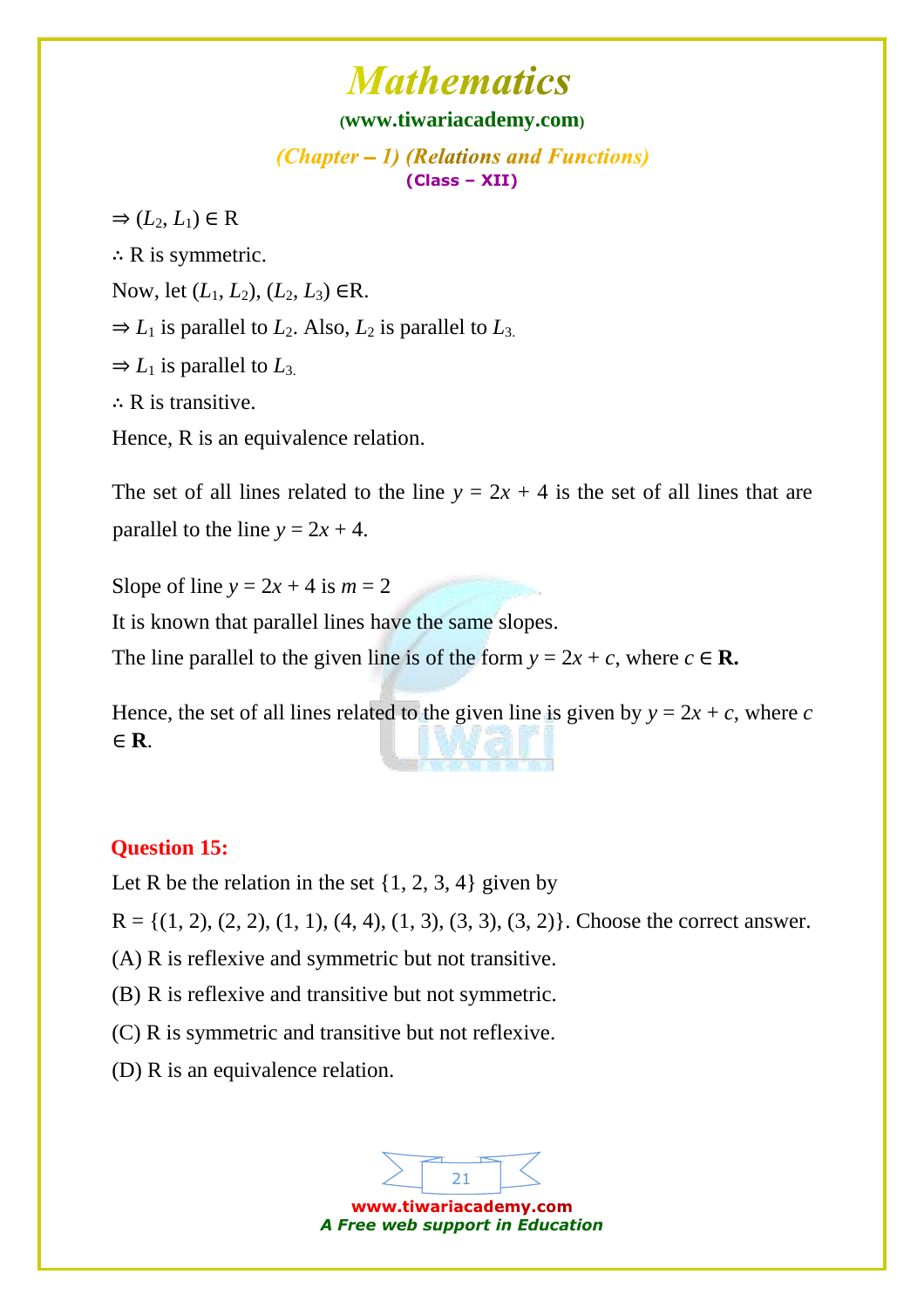### **([www.tiwariacademy.com](http://www.tiwariacademy.com/))**

(Chapter – 1) (Relations and Functions) **(Class – XII)**

### **Answer 15:**

 $R = \{(1, 2), (2, 2), (1, 1), (4, 4), (1, 3), (3, 3), (3,$ 

2)} It is seen that  $(a, a) \in \mathbb{R}$ , for every  $a \in \{1, 2, 3, \ldots\}$ 

[4}.](http://www.tiwariacademy.com/) 

∴ [R is reflexive.](http://www.tiwariacademy.com/) 

It is seen that  $(1, 2) \in R$ , but  $(2, 1) \notin R$ .

∴ [R is not symmetric.](http://www.tiwariacademy.com/)

Also, it is observed that  $(a, b)$ ,  $(b, c) \in \mathbb{R} \Rightarrow (a, c) \in \mathbb{R}$  for all  $a, b, c \in \{1, 2, 3, \ldots\}$ 4}.

∴ R is transitive.

Hence, R is reflexive and transitive but not symmetric.

The correct answer is B.

#### **Question 16:**

Let R be the relation in the set **N** given by

 $R = \{(a, b): a = b - 2, b > 6\}$ . Choose the correct answer.

 $(A)$  (2, 4)  $\in$  R (B) (3, 8)  $\in$  R (C) (6, 8)  $\in$  R (D) (8, 7)  $\in$  R

### **Answer 16:**

 $R = \{(a, b): a = b - 2, b > 6\}$ Now, Since  $b > 6$ , (2, 4)  $\notin$  R Also, as  $3 \neq 8 - 2$ , ∴  $(3, 8) \notin R$  $(3, 8) \notin R$ And, as  $8 \neq 7-2$